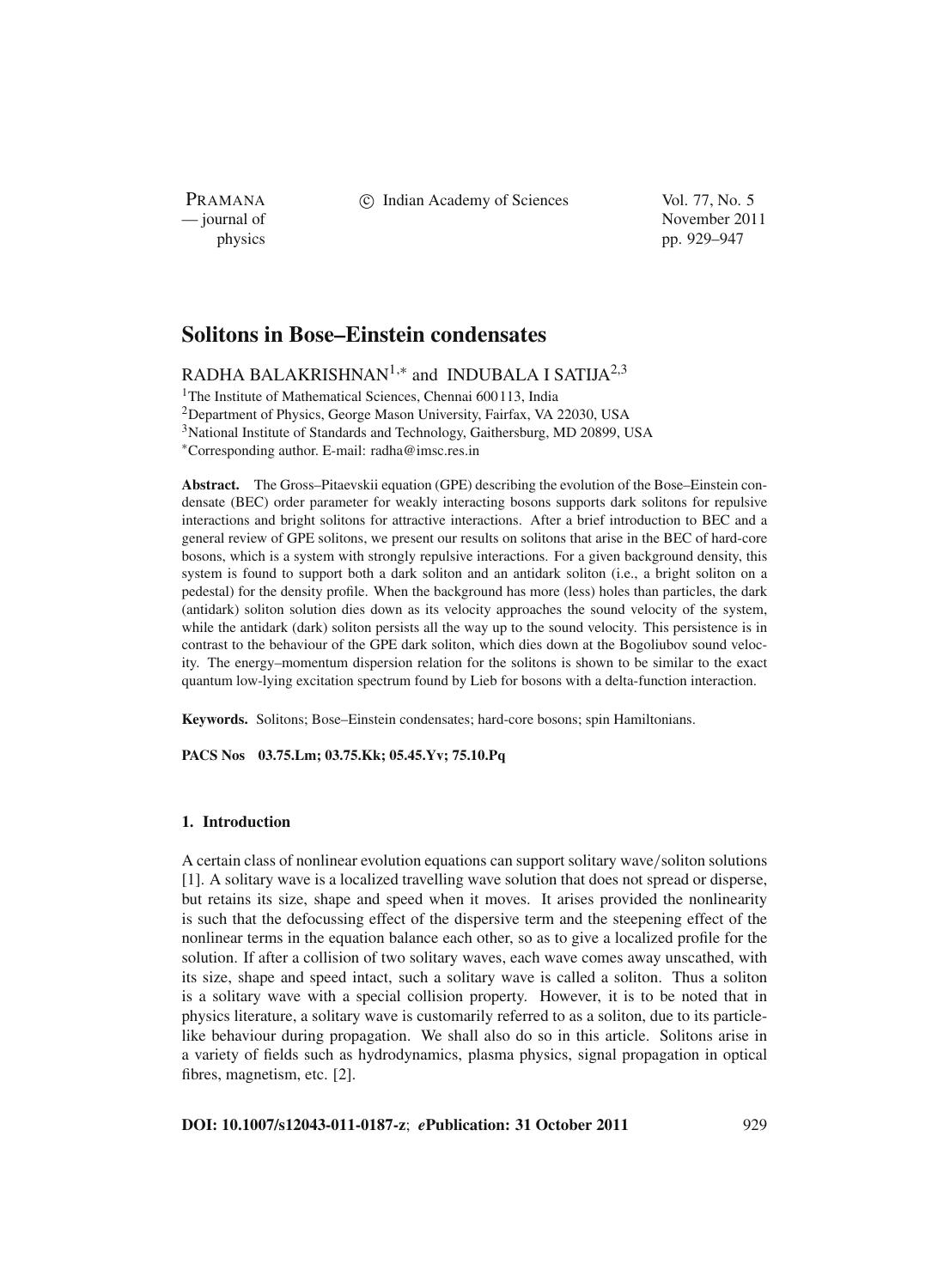After the experimental realization of a Bose–Einstein condensate (BEC) [3] in a trapped ultracold Bose gas of alkali atoms (such as Rb, Na and Li), the study of solitons in this intrinsically nonlinear system has become a topic of current interest, both experimentally [4–6] and theoretically [7–9]. A BEC is characterized by the macroscopic occupation of bosons in a single quantum level, usually the ground state. This condensed state is a 'matter wave' analogous to a laser where all atoms in the condensate are phase coherent. Thus, widely spaced atoms can have an interference pattern, with quantum effects manifested on a macroscopic scale. The nonlinear effects in a BEC depend crucially on the type of interaction between the bosons.

In this paper, we study soliton propagation in the BEC of a hard-core boson (HCB) system, which is a system of bosons with strongly repulsive interactions [10]. The paper is organized as follows. Starting with the Hamiltonian operator for an interacting boson system, the concept of a broken gauge symmetry in a BEC is introduced in §2. In §3, the well-known Gross–Pitaevskii equation (GPE) for the BEC order parameter in a weakly interacting boson system is presented and its linear excitations are discussed. In §4, nonlinear excitations of the GPE are reviewed, including dark solitons for bosons with weakly repulsive interactions, and bright solitons for weakly attractive interactions. The nonlinear evolution equation for the BEC order parameter of the HCB condensate is derived in §5. Linear excitations and nonlinear excitations, i.e., dark solitons and antidark solitons (i.e., bright solitons on a pedestal [11]) supported by this equation are found in §6. Section 7 discusses the various novel features of these HCB solitons, including the emergence of persistence solitons. Energy–momentum dispersion relation for the solitons is determined in §8. A summary of our results is given in §9.

### **2. Interacting Bose system**

The many-body Hamiltonian for a system of interacting bosons is given by

$$
H = -\int \Psi^{\dagger} \left[ \frac{\hbar^2}{2m} \nabla^2 + \mu \right] \Psi \mathrm{d}\mathbf{r} + \frac{1}{2} \int \Psi^{\dagger}(\mathbf{r}) \Psi^{\dagger}(\mathbf{r}') V(\mathbf{r}' - \mathbf{r}) \Psi(\mathbf{r}) \Psi(\mathbf{r}') \mathrm{d}\mathbf{r}' \mathrm{d}\mathbf{r},\tag{1}
$$

where  $\Psi$  is the boson field operator satisfying the commutation relation  $[\Psi(\mathbf{r}), \Psi^{\dagger} \mathbf{r}']$  =  $\delta(\mathbf{r} - \mathbf{r}')$ ,  $V(\mathbf{r}' - \mathbf{r})$  is the two-body interaction and  $\mu$  is the chemical potential. The dynamics is found to be

$$
i\hbar \frac{\partial \Psi}{\partial t} = [\Psi, H] = \left[ -\frac{\hbar^2}{2m} \nabla^2 + \int \Psi^{\dagger}(\mathbf{r}') V(\mathbf{r}' - \mathbf{r}) \Psi(\mathbf{r}') d\mathbf{r}' - \mu \right] \Psi(\mathbf{r}). \quad (2)
$$

#### 2.1 *Broken gauge symmetry*

The invariance of *H* under a global  $U(1)$  gauge transformation  $\Psi \to \Psi \exp(i\phi)$  suggests the following analogy with respect to the concept of a broken rotational symmetry in an isotropic Heisenberg ferromagnetic Hamiltonian  $H_{FM} = \sum_{\langle ij \rangle} J_{ij} S_i \cdot S_j$ . This spin Hamiltonian is invariant under simultaneous rotation of all spins. But below the Curie temperature,  $\langle S \rangle \neq 0$ , and the direction of magnetization is well defined. In analogy with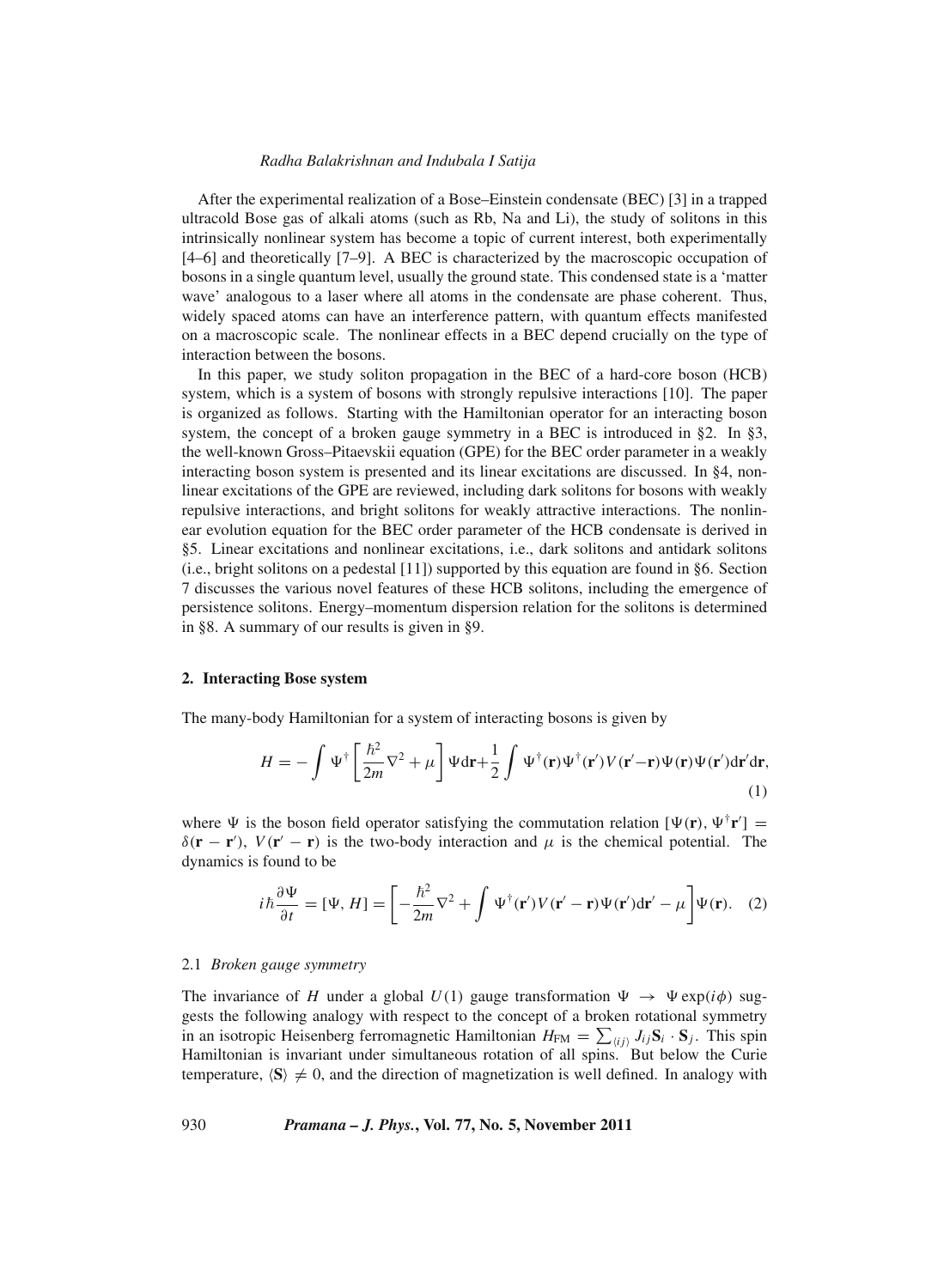the above, BEC order parameter (also called the condensate wave function) for the Bose system is defined as  $\psi = \langle \Psi \rangle$ , the expectation value of the Bose operator. For  $T > T_c$ , where  $T_c$  is the Bose–Einstein condensation temperature, the bosons are normal so that  $\langle \Psi \rangle$ vanishes. But below  $T_c$ ,  $\langle \Psi \rangle \neq 0$  (in analogy with the spin system), and a corresponding definite phase of the BEC order parameter gets selected.

Further, for  $T < T_c$ , since the order parameter (or condensate wave function) is  $\langle \Psi \rangle$ , the condensate density is given by  $\rho^s = \langle \Psi^{\dagger} \rangle \langle \Psi \rangle$ . On the other hand, the total density  $\rho = \langle \Psi^{\dagger} \Psi \rangle$ . Hence for a general interacting system,  $(\rho - \rho^s)$  is nonzero implying the presence of quantum fluctuations and depletion.

# **3. Weakly interacting Bosons: Gross–Pitaevskii equation (GPE) for the condensate order parameter**

Consider a dilute gas whose range of interatomic forces  $r_0$  is much greater than the average distance between atoms  $d = n^{-1/3}$ , where *n* is the density. For large *d*, the asymptotic expression for the wave function, which depends on the scattering amplitude, can be used. For  $T < T_c$ , since relevant momenta are small, the scattering amplitude becomes independent of energy, and is replaced by its low-energy value, determined by the *s*-wave scattering length  $\bar{a}$ . An effective soft potential  $V_{\text{eff}}$  which has the same low-energy scattering properties as  $V(\mathbf{r} - \mathbf{r}')$  is introduced. It is defined using  $g = \int V_{\text{eff}}(\mathbf{r}) d\mathbf{r} = 4\pi \hbar^2 \bar{a}/m$ , where *m* is the atomic mass. In effect,  $V(\mathbf{r} - \mathbf{r}')$  can be replaced by a contact potential  $g\delta(\mathbf{r} - \mathbf{r}')$ in the dynamical eq. (2). After making the transformation  $\Psi \to \Psi \exp(i\mu t/\hbar)$  and by just replacing the operator  $\Psi$  by its expectation value  $\psi = \langle \Psi \rangle$ , the following Gross–Pitaevskii equation (GPE) is obtained for the time evolution of the condensate order parameter  $\psi$ , in the case of weakly interacting bosons:

$$
i\hbar\frac{\partial\psi}{\partial t} + \frac{\hbar^2}{2m}\nabla^2\psi - g|\psi|^2\psi = 0.
$$
 (3)

This is a nonlinear partial differential equation, with the interaction term *g* giving rise to the nonlinearity. Note that  $\bar{a} > 0$  (*g* > 0) implies a repulsive interaction, while  $\bar{a} < 0$  $(g < 0)$  implies an attractive interaction.

As is obvious in this case,  $\rho = \langle \Psi^{\dagger} \Psi \rangle = \psi^* \psi = \rho^s$ . Thus the total density is equal to the condensate density, and hence both quantum fluctuations and depletion are absent in GPE dynamics.

Although GPE has an underlying quantum nature, the condensate order parameter has a macroscopic extent, suggesting observation of quantum effects on a macroscopic, classical scale.

#### 3.1 *Linear excitations in GPE*

At very low temperatures, the energy–momentum dispersion relation for the small amplitude excitations can be found from the frequencies of the linearized GPE with plane-wave solutions. Small deviations around the background density  $\rho_0$  are studied by setting  $\psi(\mathbf{r}, t) = \sqrt{\rho_0} + \delta \psi$ , in eq. (3), with

$$
\delta \psi = A \exp(i(\mathbf{k} \cdot \mathbf{r} - \omega t)) + B \exp(-i(\mathbf{k} \cdot \mathbf{r} - \omega t)).
$$
 (4)

*Pramana – J. Phys.***, Vol. 77, No. 5, November 2011** 931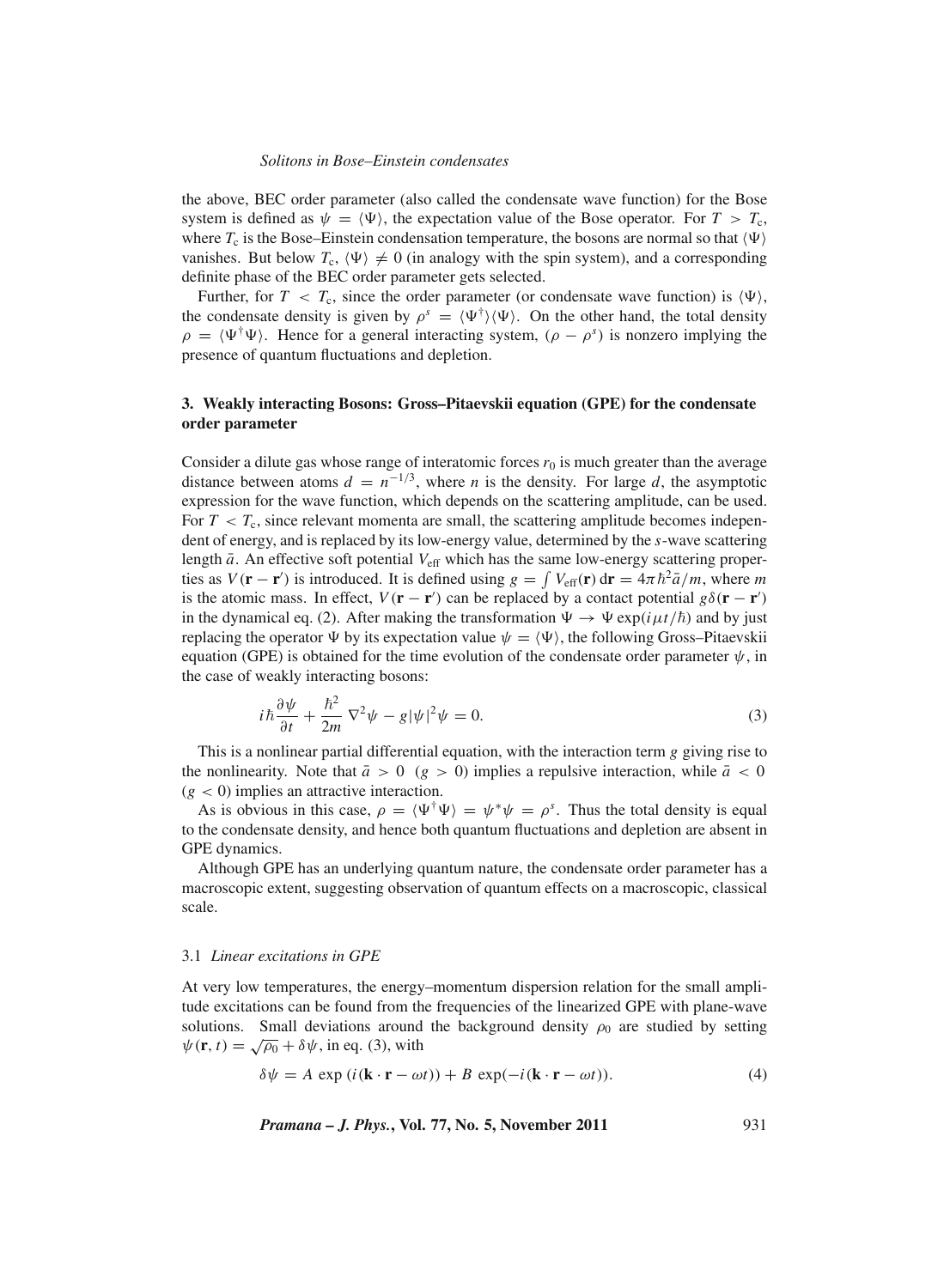The dispersion relation is found to be

$$
\omega^2(k) = \frac{\rho_0 g}{m} k^2 + \frac{\hbar^2 k^4}{4m^2}.
$$
\n(5)

Two cases arise:

(i) *Repulsive interaction*  $(g > 0)$ 

This leads to the following Bogoliubov spectrum:

$$
\omega(k) = \sqrt{c^2 k^2 + \frac{\hbar^2 k^4}{4m^2}},
$$
\n(6)

where

$$
c = \sqrt{\rho_0 \, g/m} \tag{7}
$$

is called the Bogoliubov sound velocity. This is because for small momenta, the excitations are phonon-like, with  $\omega = ck$ , linear in *k*. For large *k*,  $\omega = \hbar^2 k^2 / 2m$ , quadratic in *k*. These excitations are dynamically stable for all *k*, since  $\omega^2 \geq 0$ .

# (ii) *Attractive interaction*  $(g < 0)$

In this case, there is dynamical stability only if

$$
-\frac{\rho_0|g|}{m}k^2 + \frac{\hbar^2 k^4}{4m^2} \ge 0.
$$

On substituting for *g*, this leads to the condition  $k^2 \ge 16\pi\rho_0\bar{a}$  for stability. In other words, there is no associated sound velocity such as eq. (7) for the attractive case. For a particle in a box of length L, the lowest nonzero momentum is  $2\pi/L$ , which leads to the condition  $N|\bar{a}|/L \leq (\pi/4)$ .

### 3.2 *Magnetic traps: From 3D to 1D GPE*

Trapping of a BEC takes advantage of the magnetic interaction energy  $-\mu \cdot \mathbf{B}$ , where  $\mu$  is the magnetic moment of the alkali atom and **B** is the magnetic field. For experiments with Rb and Na, the confining potential due to the magnetic trap can be approximated with a quadratic form:  $V(\mathbf{r}) = \frac{1}{2}m\Omega^2[(y^2 + z^2) + \lambda x^2]$ . For  $\lambda \ll 1$ , this gives a cigar-shaped trapped cloud. By writing the condensate wave function as  $\psi(\mathbf{r}) = \sqrt{N/l^3} F(R)\chi(s, \alpha_0)$ , where  $l = \sqrt{\hbar/m\Omega}$ ,  $R = \sqrt{(y^2 + z^2)}/l$ ,  $s = x/l$  and  $\alpha_0 = \Omega t$ , a rigorous derivation of Lieb *et al* [12] shows that a GPE for  $\chi(s, \alpha_0)$  can be obtained as the 1D limit of the 3D mean-field theory, rather than a 1D mean-field theory.

### **4. Nonlinear excitations of the GPE**

In this section, we review the known exact results for soliton solutions of the GPE (eq. (3)), for the condensate of bosons with weak repulsive interaction  $(g > 0)$  and weak attractive interaction  $(g < 0)$ , by studying unidirectional dynamics in quasi-one-dimensional traps.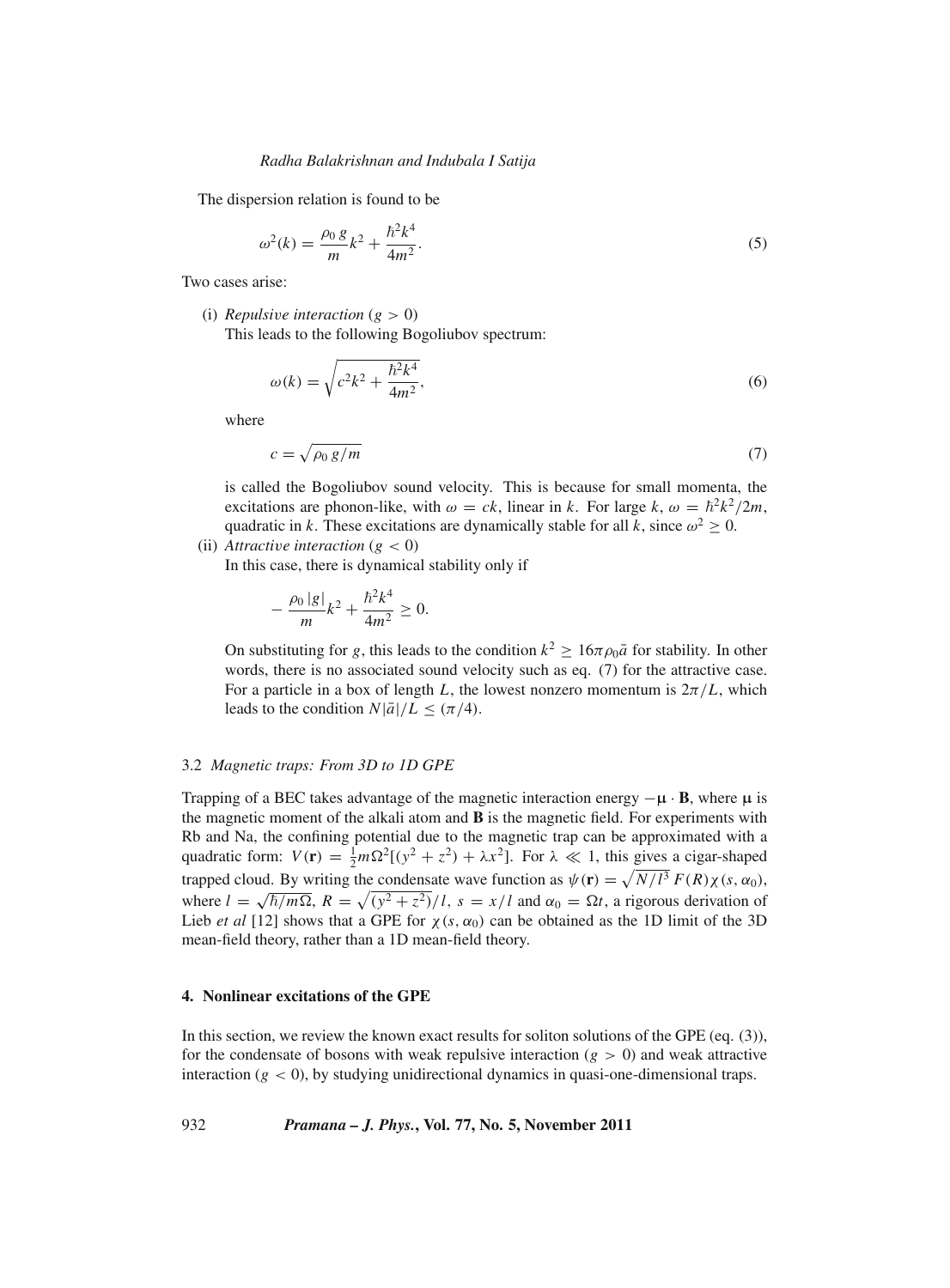## 4.1 *Repulsi*v*e interaction (g* > 0*): Dark solitons*

By looking for unidirectional travelling wave solutions of eq. (3) of the form  $\psi(z) = \sqrt{\rho(z)} \exp(i\phi(z))$ , where  $z = (x - vt)/\xi$  is a dimensionless variable, we get  $\xi =$  $\sqrt{\rho(z)} \exp(i \varphi(z))$ , where  $z = (x - vt)/\xi$  is a dimensionless variable, we get  $\xi = \hbar/\sqrt{2mg\rho_0}$ . Here  $\xi$  is the healing length and  $\rho_0$  is the background density. ( $\xi$  turns out to be the typical length scale of interaction obtained by equating kinetic and potential energies, i.e.,  $(p^2/2m) = (\hbar/\xi)^2/2m = g\rho_0$ .)

Imposing the boundary conditions  $|\psi(z)|^2 \to \rho_0$  and  $d\psi/dz \to 0$ , as  $z \to \pm \infty$ , one obtains

$$
\psi(z) = \sqrt{\rho_0} \left( \gamma \tanh \frac{\gamma z}{\sqrt{2}} + i \frac{v}{c} \right) = \sqrt{\rho(z)} \exp(i\phi(z)).
$$
\n(8)

Here,  $\gamma = \sqrt{\left(1 - \frac{v^2}{c^2}\right)}$ , where  $c = \sqrt{\frac{g\rho_0}{m}}$  is the Bogoliubov sound velocity that appeared in eq. (7).

The solution (8) shows that both the density profile  $\rho(z)$  and the phase profile  $\phi(z)$  travel with the same speed  $v$ .

For  $v \leq c$ ,  $\gamma$  is real, and the condensate wave function  $\psi(z)$  takes on different constant complex values as  $z \to \pm \infty$ . However, when  $v = 0$ , the complex order parameter  $\psi$ becomes a real kink solution with asymptotic values  $\pm \sqrt{\rho_0}$  as *z* goes to  $\pm \infty$ .

In general, eq. (8) corresponds to the following density profile:

$$
\rho(z) = |\psi(z)|^2 = \rho_0 \left[ 1 - \gamma^2 \ \text{sech}^2 \left[ \frac{\gamma z}{\sqrt{2}} \right] \right]. \tag{9}
$$

For  $v \leq c$ ,  $\rho(z) \to \rho_0$  as  $z \to \pm \infty$ . There is a suppression of density (i.e., absence of atoms) at the centre of the BEC soliton, with respect to the background value  $\rho_0$ , for all  $0 < v < c$ .

As  $v \to 0$ ,  $\rho(z)$  dips to zero at the soliton centre. This is called a dark soliton.

As v increases, the width of the soliton increases.  $\rho(z)$  dips to a non-zero value  $\rho_0[1-\gamma^2]$ at the centre. This is sometimes called a gray soliton.

As  $v \to c$ ,  $\rho(z) \to \rho_0$  for all *z*. Thus the dark soliton flattens out and disappears as  $v \rightarrow c$ .

#### *Phase jump of GPE soliton*

From eq. (8), we see that as *z* varies from  $-\infty$  to  $\infty$ , the phase of the condensate wave function jumps by

$$
\Delta \phi = 2\cos^{-1}(v/c). \tag{10}
$$

Thus the static soliton with  $v = 0$  is a kink solution which is real, and has the maximum phase jump of  $\pi$  across the centre of the soliton.

#### 4.2 *Attracti*v*e interaction (g* < 0*): Bright solitons*

Unidirectional travelling wave solutions of eq. (3) with  $g = -|g|$  have the following form:

$$
\psi = A_0 \operatorname{sech}\left[\sqrt{\frac{|g|}{2}}(x - u_d t) A_0\right] \exp\left[i u_d (x - u_p t)/2\right].\tag{11}
$$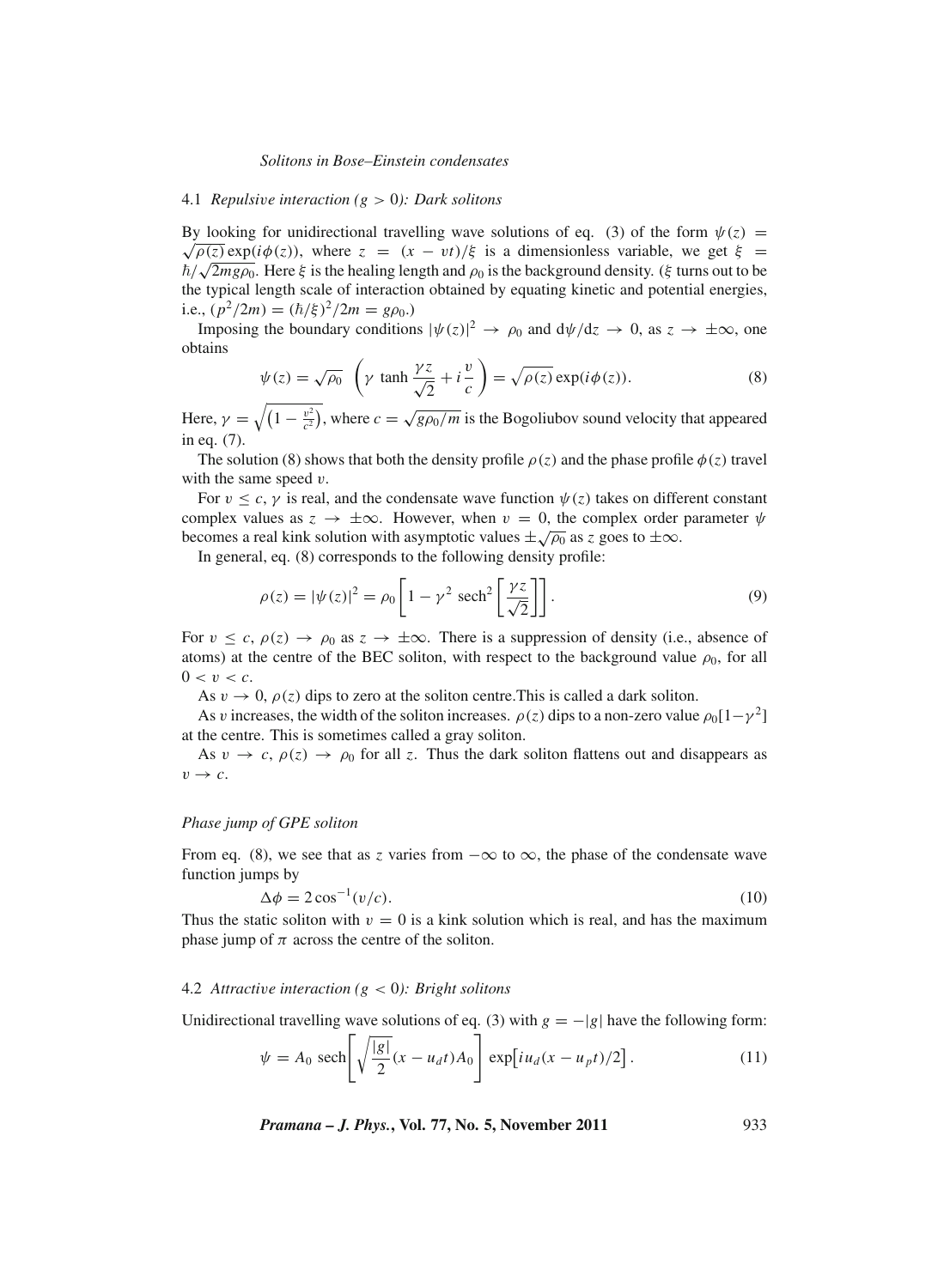In (11),  $u_d$  and  $u_p$  are the speeds of the density profile and phase profile, respectively. which can be positive or negative and  $A_0 = \sqrt{u_d (u_d - 2u_p)/2|g|}$ .

This leads to the density profile

$$
\rho(z) = A_0^2 \operatorname{sech}^2 \left[ \sqrt{\frac{|g|}{2}} (x - u_d t) A_0 \right].
$$
\n(12)

For real  $A_0$ , this leads to the vanishing of  $\rho(z)$  as z goes to  $\pm\infty$ , with maximum density at the soliton centre. Hence eq. (12) represents a bright soliton, with the background density zero.

Note that for  $A_0$  to be real, the condition  $u_d(u_d - 2u_p) > 0$  must be satisfied, implying that  $u_d \neq u_p$ . Thus the density and phase of the bright soliton of the attractive GPE always travel with different speeds, contrary to the solitons of the repulsive GPE, where they travel with the same speed. The bright soliton flattens out for  $u_d = 0$ , for all  $u_p$ , since its amplitude  $A_0$  vanishes. Thus the static bright soliton profile is flat, unlike the static dark soliton profile.

As an example, for  $u_p = 0$ , the amplitude of the bright soliton increases as  $u_d$  increases. On the other hand, the amplitude of the soliton of the repulsive GPE decreases as its speed increases, flattening out at the Bogoliubov sound velocity.

Finally, contrary to the repulsive GPE case, the phase profile of the soliton of the attractive GPE does not have a phase jump across the soliton centre, since it is a linear function of  $(x - u_p t)$ , as seen from (11).

# 4.3 *Experiments*

Using a cigar-shaped trap, phase-imprinting method has been used to create and study dark solitons in an ultracold gas of  ${}^{87}Rb$  atoms with weakly repulsive interaction, i.e., positive scattering length [4]. Dark solitons have also been observed in a dilute gas of <sup>23</sup>Na atoms [5]. Tuning the scattering length  $\bar{a}$  from positive to negative values has become possible using Feschbach resonances by varying the magnetic field. Bright solitons have been created in <sup>7</sup>Li [6] for small negative values of  $\bar{a}$ .

# **5. Hard-core bosons: Nonlinear evolution equation for the condensate order parameter**

In the last section, we saw that the condensate order parameter for a weakly interacting system satisfies the GPE and supports solitons. In particular, we have seen that the weakly repulsive (or soft-core) Bose condensate supports dark solitons. This motivates us to ask: What is the evolution equation for the condensate order parameter in a strongly repulsive Bose condensate? Does it support solitons, and if so are they similar to the GPE solitons? To answer these, we study a system of hard-core bosons, which is an example of a strongly repulsive system.

It is interesting to study the dynamics of the condensate of a hard-core boson system theoretically because firstly, it has become possible to create optical lattices in the laboratory using standing waves of laser light, load BEC atoms on such lattices, and also tune the interactions between atoms. It is therefore possible to simulate a hard-core system with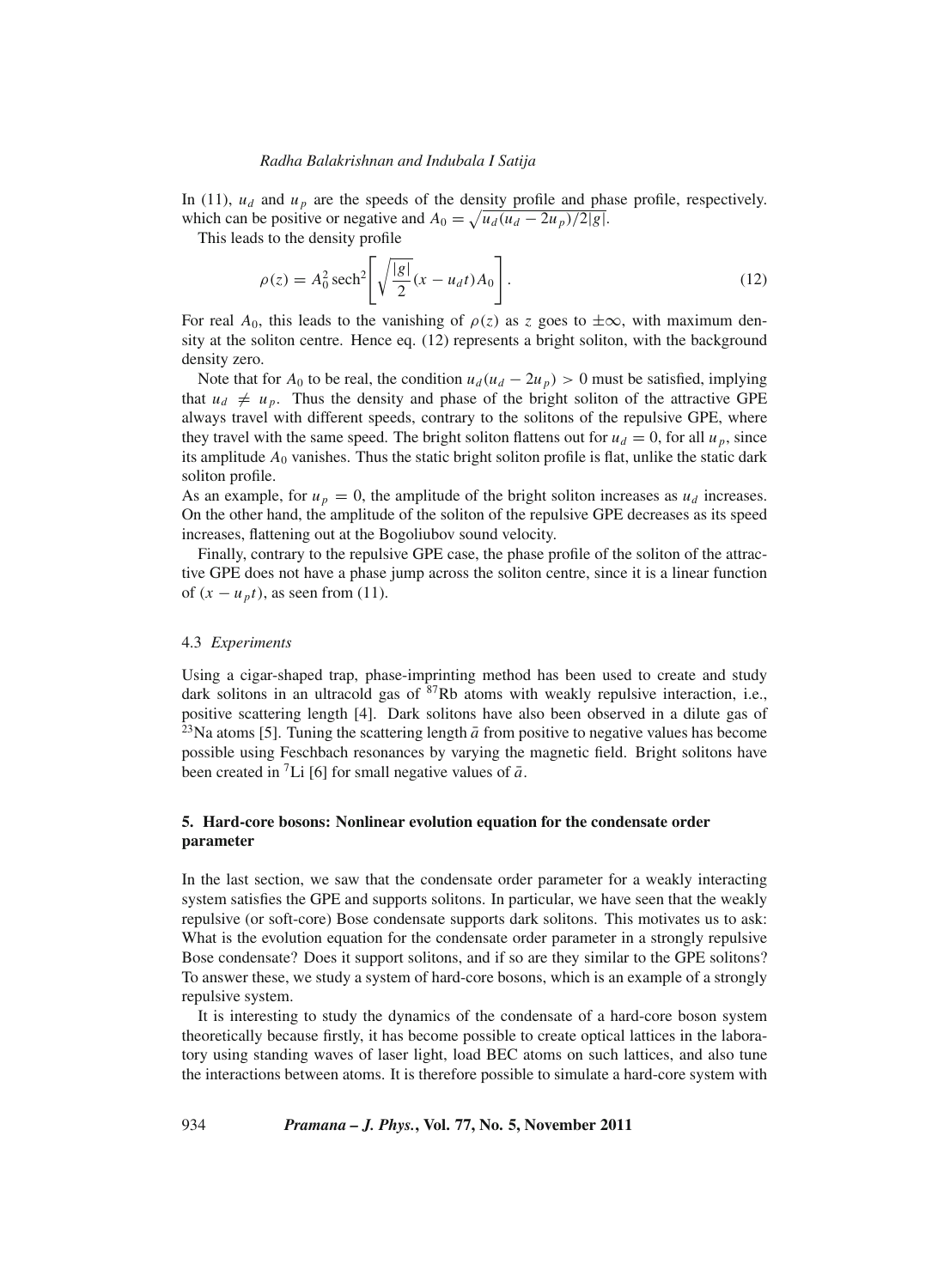not more than one boson per lattice site, and also study the dynamics of its BEC experimentally. Secondly, the exact low-energy dispersion relation for quantum excitations in a Bose gas on a line, with delta-function interactions (including the HCB limit) has been studied by Lieb [13]. It is therefore important to theoretically study dynamical excitations (both linear and nonlinear) of a condensate of hard-core bosons in a quasi-one-dimensional scenario and analyse their behaviour.

### 5.1 *The Bose–Hubbard model for hard-core bosons with nearest-neighbour interactions*

We begin with the following Hamiltonian for the extended Bose–Hubbard model [14] describing bosons hopping on a *d*-dimensional lattice:

$$
H = -\sum_{j,a} \left[ t b_j^{\dagger} b_{j+a} + V n_j n_{j+a} \right] + \sum_j U n_j (n_j - 1) - (\mu - 2t) n_j. \tag{13}
$$

Here,  $b_j^{\dagger}$  ( $b_j$ ) are boson creation (annihilation) operators at lattice site *j*, satisfying the commutation relation  $[b_i, b_j] = \delta_{ij}, n_j = b_j^{\dagger}b_j$  is the number operator, *a* labels nearestneighbour (NN) sites,  $t$  is the NN hopping parameter, and  $U \gg 0$  is a strong, on-site repulsive interaction. An attractive NN interaction  $-V$  (with  $V > 0$ ) has been introduced to soften the strong repulsion.  $\mu$  is the chemical potential. We have added the on-site term  $2tn_i$  so that in the continuum description, (13) leads to the correct form for the kinetic energy term in the many-body bosonic Hamiltonian (1), with the identification  $t = \hbar^2 / ma^2$ .

In the Hamiltonian (13), the limit  $U \rightarrow \infty$  implies that an infinite energy is needed to place two bosons at the same site. Such bosons are hard-core bosons (HCB), i.e., bosons with the (fermion-like) constraint that two bosons cannot occupy the same site. Thus HCB creation and annihilation operators anticommute at the same site but commute at different sites. That is,  $b_j^2 = 0$ ;  $n_j^2 = n_j$ ;  $\{b_j, b_j^{\dagger}\} = 1$ , and  $[b_j, b_l^{\dagger}] = 0$  for  $j \neq l$ . Combining these relations, we see that the HCB creation and annihilation operators must satisfy

$$
\left[b_j, b_l^{\dagger}\right] = (1 - 2n_j)\delta_{jl}.\tag{14}
$$

Identifying

$$
b_j = S_j^+; \quad n_j = \frac{1}{2} - S_j^z,\tag{15}
$$

where  $S_j^+ = (S_j^x + i S_j^y)$  and  $S_j^z$  represent the spin-raising operator and the operator for the *z* component, respectively, we see that HCB algebra (14) can be identified [15] with the algebra  $[S_j^+, S_l^-] = 2S_j^z \delta_{jl}$  for a quantum spin with  $S = \frac{1}{2}$ .

Using the identification (15), the Bose–Hubbard Hamiltonian (13) for the HCB case becomes the following XXZ quantum spin Hamiltonian in a magnetic field:

$$
H_{\rm S} = -\sum_{j,a} \left[ t S_j^+ S_{j+a}^- + V S_j^z S_{j+a}^z \right] - \left[ (t-V)d - \mu \right] \sum_j S_j^z. \tag{16}
$$

The magnetic field along the *z*-direction is  $((t - V)d - \mu)$ .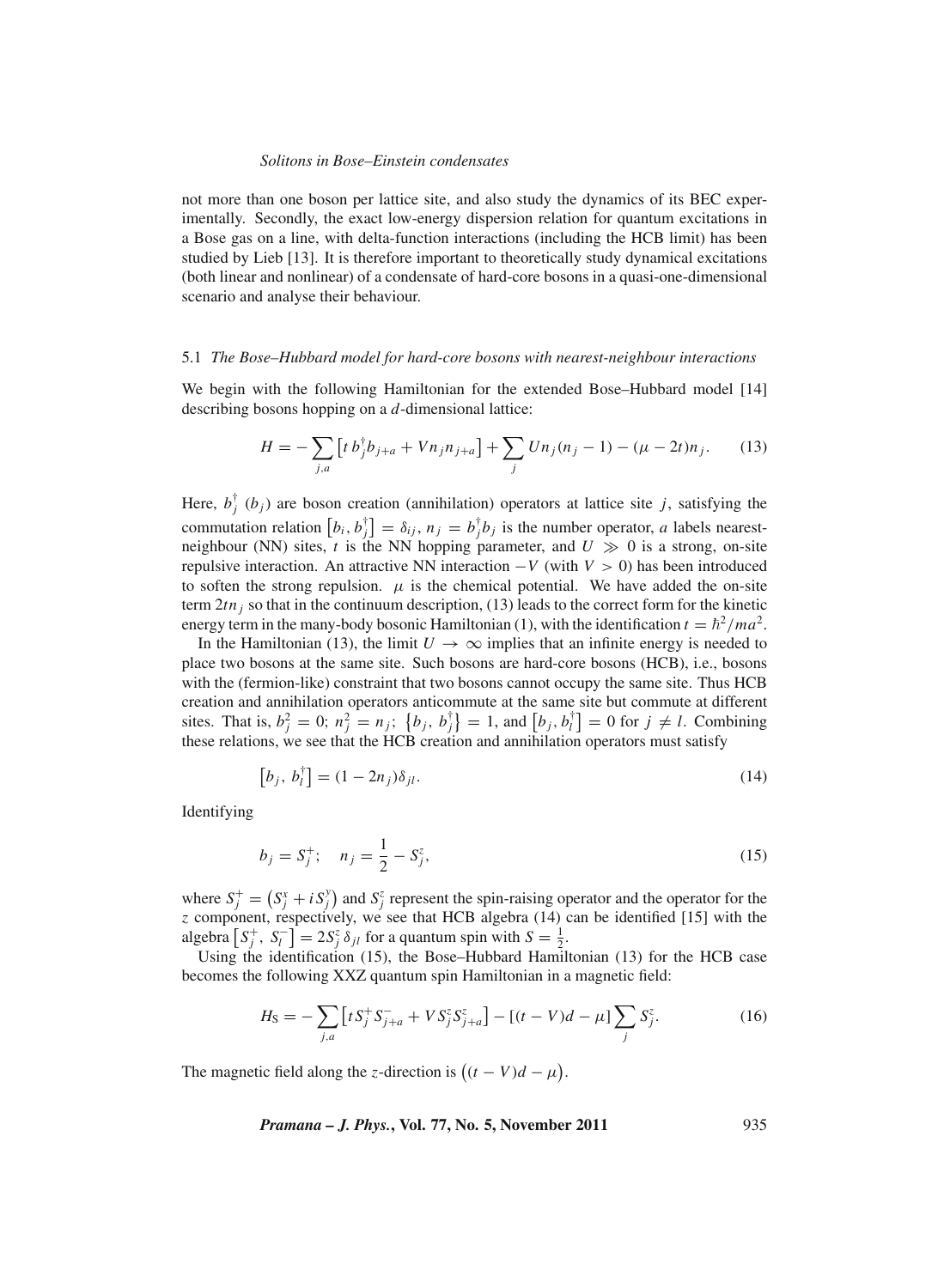The dynamics of the HCB system (16) is described by the Heisenberg equation of motion for the spin-raising operator  $S_j^+$ ,

$$
i\hbar \frac{\partial S_j^+}{\partial \tau} = [S_j^+, H_S] = [(t - V)d - \mu]S_j^+ - tS_j^z \sum_a S_{j+a}^+ + VS_j^+ \sum_a S_{j+a}^z,\tag{17}
$$

where  $\tau$  stands for time.

#### 5.2 *Spin-coherent state formulation*

With the identification (15) of the HCB operators with spin operators, the BEC order parameter of the HCB system is given by  $\eta_j = \langle b_j \rangle = \langle S_j^+ \rangle$ . The inherent coherence in the condensed phase of the hard-core boson system suggests that the natural choice of state [16] to compute the above expectation value of the spin-raising operator is the spincoherent state [17]. This choice is analogous to the use of boson coherent states to describe the condensate of a regular boson system with weak interactions, which leads to the GPE for the order parameter [18]. Coherent states are most useful in the context of many-body systems which behave classically. Coherent state representation has been used to describe the order parameter in the superfluid  $He<sup>4</sup>$ .

The spin-S coherent state [17] at a lattice site *j* is defined by  $|\mu_j\rangle = (1 +$  $|\mu_j|^2$ )exp[ $\mu_j S_j^-$ ]|0), where  $S_j^- = S_j^x - iS_j^y$  is the spin-lowering operator and  $\mu_j$  is a complex quantity.  $S_j^z | S \rangle = S | 0 \rangle$ . For *N* spins, we work with the direct product  $|\mu_N \rangle = \prod_j^N |\mu_j \rangle$ . The states  $|\mu_j\rangle$  are normalized, nonorthogonal and overcomplete. It is convenient to use the parametrization:  $\mu_j = \tan(\theta_j/2) \exp(i\phi_j)$ , where  $0 \le \theta_j \le \pi$  and  $0 \le \phi_j \le 2\pi$ . This parametrization has the advantage that the diagonal matrix elements of single spin operators in the spin-coherent representation become identical to the corresponding expressions for a classical spin vector  $\mathbf{S}_i = S(\sin \theta_i \cos \phi_i, \sin \theta_i \sin \phi_i, \cos \theta_i)$ , with polar angle  $\theta_i$ and azimuthal angle  $\phi_j$ . However, not surprisingly, this correspondence between quantum expectation values and classical spin values does not carry over to products of operators. As an example, we can show that  $\langle S_j^- S_j^+ \rangle$  is not equal to the classical value  $S^2 \sin^2 \theta_j$  (see the paragraph below eq. (18)).

Since  $S = \frac{1}{2}$  for our system, we have  $|\mu_j\rangle = \cos(\theta_j/2)|\uparrow\rangle + \exp(i\phi_j \sin(\theta_j/2)|\downarrow\rangle$ , where  $|\uparrow\rangle$  and  $|\downarrow\rangle$  represent spin-up and spin-down states, respectively. In this case, by taking the spin-coherent state averages, we obtain the following expressions for the various physical quantities of interest. The condensate order parameter is

$$
\eta_j = \langle S_j^+ \rangle = \frac{1}{2} \sin \theta_j \exp(i\phi_j) = \sqrt{\rho_j^s} \exp(i\phi_j). \tag{18}
$$

Hence the condensate number density  $\rho_j^s = |\eta_j|^2 = \frac{1}{4} \sin^2 \theta_j$ . The particle number density  $\rho_j = \langle n_j \rangle = \langle S_j^- S_j^+ \rangle = \langle ((S_j^x)^2 + (S_j^y)^2 + i[S_j^x, S_j^y]) \rangle = \langle (S^2 - S_j^{z^2} - S_j^z) \rangle = \langle (\frac{1}{2} - S_j^z) \rangle =$  $\sin^2(\theta_j/2)$  where we have used the spin-coherent state average  $\langle S_j^z \rangle = \cos \theta_j$ . This leads to the relationship

$$
\rho_j^s = \rho_j (1 - \rho_j). \tag{19}
$$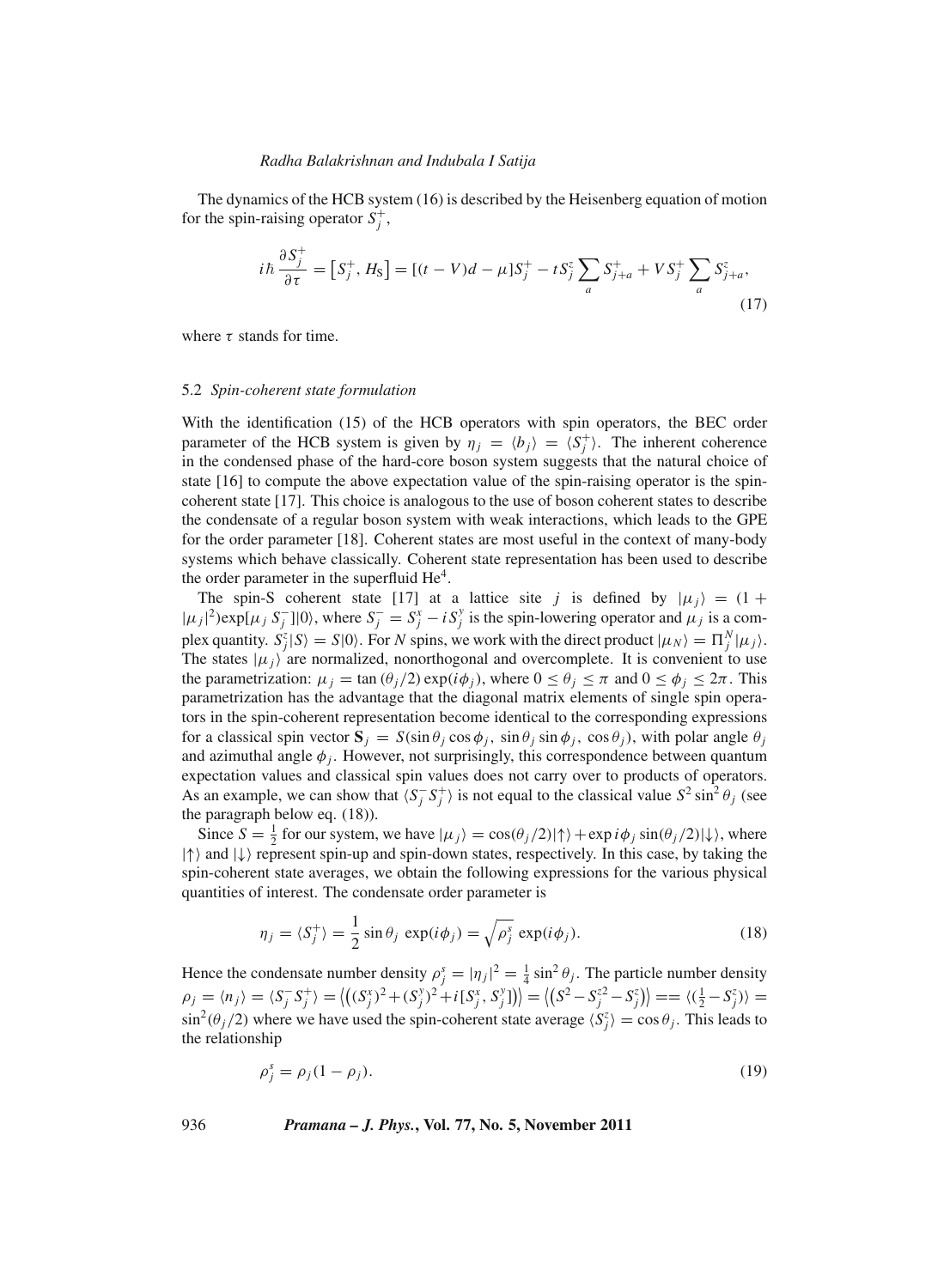Hence, contrary to GPE case discussed in §3,  $\rho_j^s \neq \rho_j$ . This implies the presence of depletion in the HCB system.

Further, substituting (19) in (18), we obtain

$$
\eta_j = \sqrt{\rho_j (1 - \rho_j)} \exp(i\phi_j). \tag{20}
$$

The presence of quantum fluctuations can be seen from relations such as  $\langle S_j^-, S_j^+ \rangle$  –  $\langle S_j^-\rangle \langle S_j^+\rangle = \rho_j^2$  and  $\langle n_j n_j \rangle - \langle n_j \rangle^2 = \rho_j^c$ .

The Hamiltonian in eq. (13) is invariant, up to a change in the chemical potential, under a particle–hole transformation, where the hole operators are the Hermitian conjugates of the boson operators, and the hole density

$$
\rho_j^h = 1 - \rho_j. \tag{21}
$$

Hence the condensate number density =  $\rho_j^s = \rho_j(1 - \rho_j) = \rho_j \rho_j^h$ , showing that both particles and holes play equally important roles in determining the condensate behaviour. As we shall see, the particle–hole imbalance variable  $\Delta_j = (1 - 2\rho_j) = (\rho_j^h - \rho_j)$  plays a key role in the dynamical evolution of the system.

### 5.3 *Order parameter equation for HCB condensate*

Equation (17) for  $S_j^+$  leads to the following nonlinear differential difference equation for its spin-coherent state expectation value  $\eta_i$ :

$$
i\hbar \frac{\partial \eta_j}{\partial \tau} = \left[ \frac{(t - V)d}{2} - \mu \right] \eta_j - \frac{t}{2} (1 - 2\rho_j) \sum_a \eta_{j+a} + \frac{V}{2} \eta_j \sum_a (1 - 2\rho_{j+a}).
$$
\n(22)

The continuum approximation of the discrete equation (22) is useful when the order parameter is a smoothly varying function with a length scale greater than the lattice spacing *a*. In the limit where the number of particles *N* and the number of lattice sites *L* tend to infinity, with the filling factor  $N/L$  fixed, the system is described by the condensate order parameter  $\eta(\mathbf{r}, \tau)$ 

$$
\eta(\mathbf{r}, \tau) = \sqrt{\rho(1 - \rho)} \exp(i\phi).
$$
 (23)

On using the appropriate Taylor expansions of  $\eta_{j\pm a}$  and  $\rho_{j\pm a}$  in eq. (22), we obtain

$$
i\hbar \frac{\partial \eta}{\partial t} = -\frac{ta^2}{2}(1 - 2\rho)\nabla^2 \eta - V a^2 \nabla^2 \rho \eta + 2(t - V) d\rho \eta - \mu \eta. \tag{24}
$$

By substituting eq. (23) in eq. (24), and equating its imaginary and real parts respectively, we obtain the following coupled nonlinear partial differential equations for  $\rho$  and  $\phi$ :

$$
\hbar \frac{\partial \rho}{\partial \tau} = -ta^2 \nabla \cdot [\rho (1 - \rho) \nabla \phi]
$$
\n(25)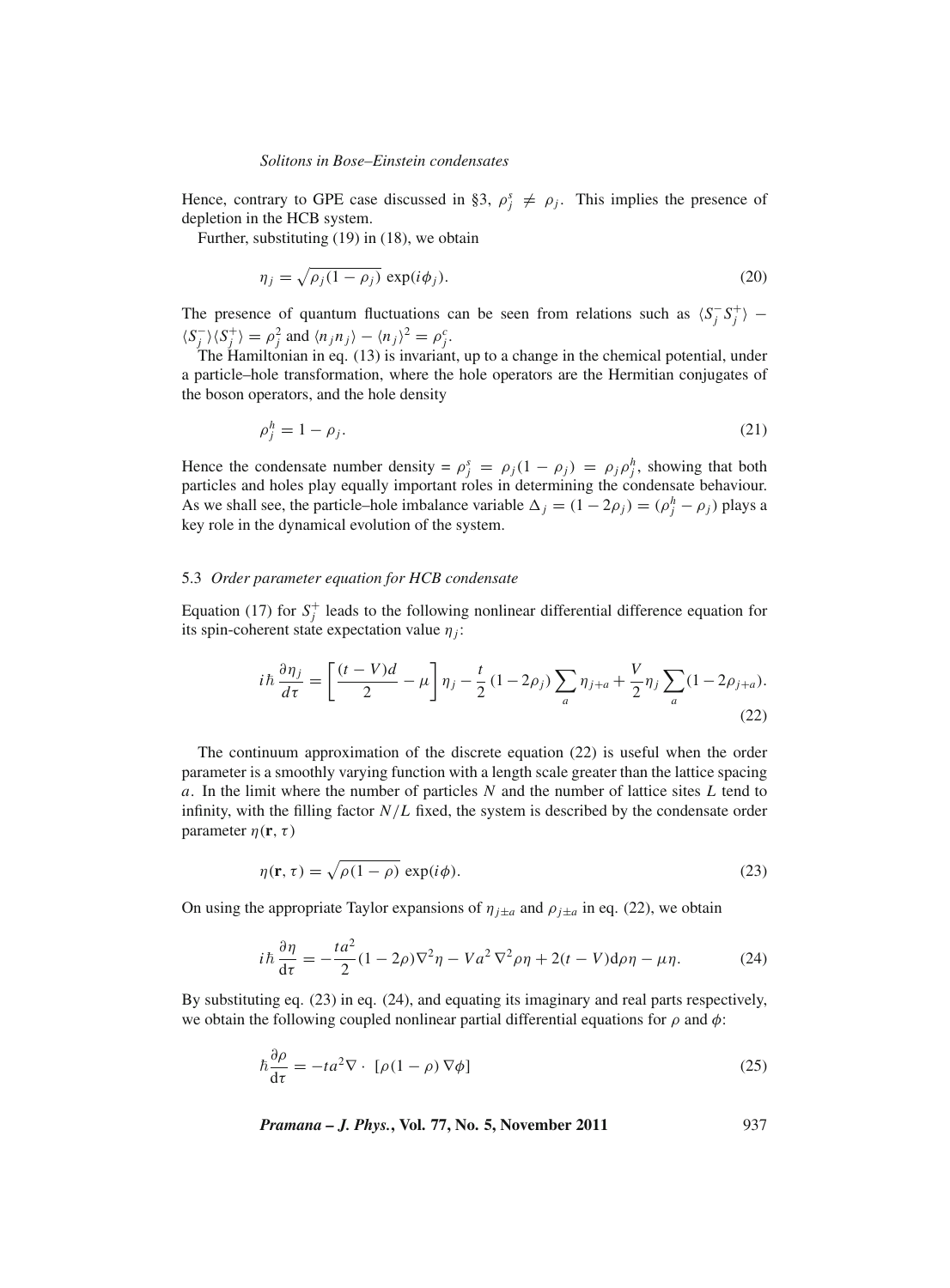and

$$
\hbar \frac{\partial \phi}{\partial \tau} = \frac{t (1 - 2\rho) a^2}{4\rho^s} \left( \rho^s \nabla^2 \rho^s - \frac{1}{2} (\nabla \rho^s)^2 - 2\rho^s {}^2 (\nabla \phi)^2 \right) + V a^2 \nabla^2 \rho - 2(t - V) d\rho + \mu,
$$
\n(26)

where  $\rho^s = \rho (1 - \rho)$  from eq. (19). Equation (25) is the continuity equation for the HCB density  $\rho$ , with the corresponding current given by  $\mathbf{J} = \frac{\hbar}{m} [\rho (1 - \rho)] \nabla \phi$ .

# **6. Linear and nonlinear excitations (solitons) in the HCB condensate**

# 6.1 *Linear excitations of HCB condensate*

Using an analysis similar to that used in §3.1 for the GPE, the spectrum associated with the small amplitude modes of eq. (24) can be shown to be similar to that of the GPE. We shall therefore name (24) as HGPE, the letter H standing for 'hard-core'.

The corresponding (Bogoliubov-like) sound velocity for the HGPE for unidirectional propagation is

$$
c_s^2 = 2t(t - V)\rho_0^s \ a^2/\hbar^2 = 2\rho_0^s (t - V)/m. \tag{27}
$$

(Compare this with eq. (7).)

Since  $t > 0$ , we must have  $(t - V) > 0$  for  $c_s$  to be real and nonzero.

#### 6.2 *Nonlinear excitations (solitons) in the HCB condensate*

We now investigate if the HGPE (24) can support unidirectional soliton propagation in the *x*-direction. It turns out to be more convenient to work in terms of the variable  $\theta$  instead of  $\rho$ . Hence we substitute  $\rho = \sin^2 \frac{\theta}{2}$  and  $\rho^s = \rho(1 - \rho) = \frac{1}{4} \sin^2 \theta$  in eqs (25) and (26) to yield the following coupled nonlinear partial differential equations for  $\theta$  and  $\phi$ :

$$
\hbar \sin \theta \theta_{\tau} = -\frac{t a^2}{2} [\phi_x \sin^2 \theta]_x \tag{28}
$$

$$
\hbar \sin \theta \phi_{\tau} = [\mu - (t - V)] \sin \theta + (t - V) \sin \theta \cos \theta
$$

$$
+\frac{ta^2}{2}\theta_{xx} - (t - V)\frac{a^2}{2} \left[\theta_{xx}\sin^2\theta + \sin\theta\cos\theta(\theta_x)^2\right]
$$

$$
-\frac{ta^2}{2}\cos\theta\sin\theta\phi_x^2.
$$
(29)

In the above, the subscripts  $\tau$  and  $x$  denote partial derivatives.

In terms of  $\rho$ , eq. (28) becomes

$$
\hbar \rho_{\tau} = -t a^2 [\rho (1 - \rho) \phi_x]_x. \tag{30}
$$

We look for unidirectional travelling wave solutions of eqs (29) and (30) of the form  $\phi = \omega \tau + \phi(z)$  and  $\rho = \rho(z)$ , where  $z = (x - \nu \tau)/a$ , where v is the velocity of the wave.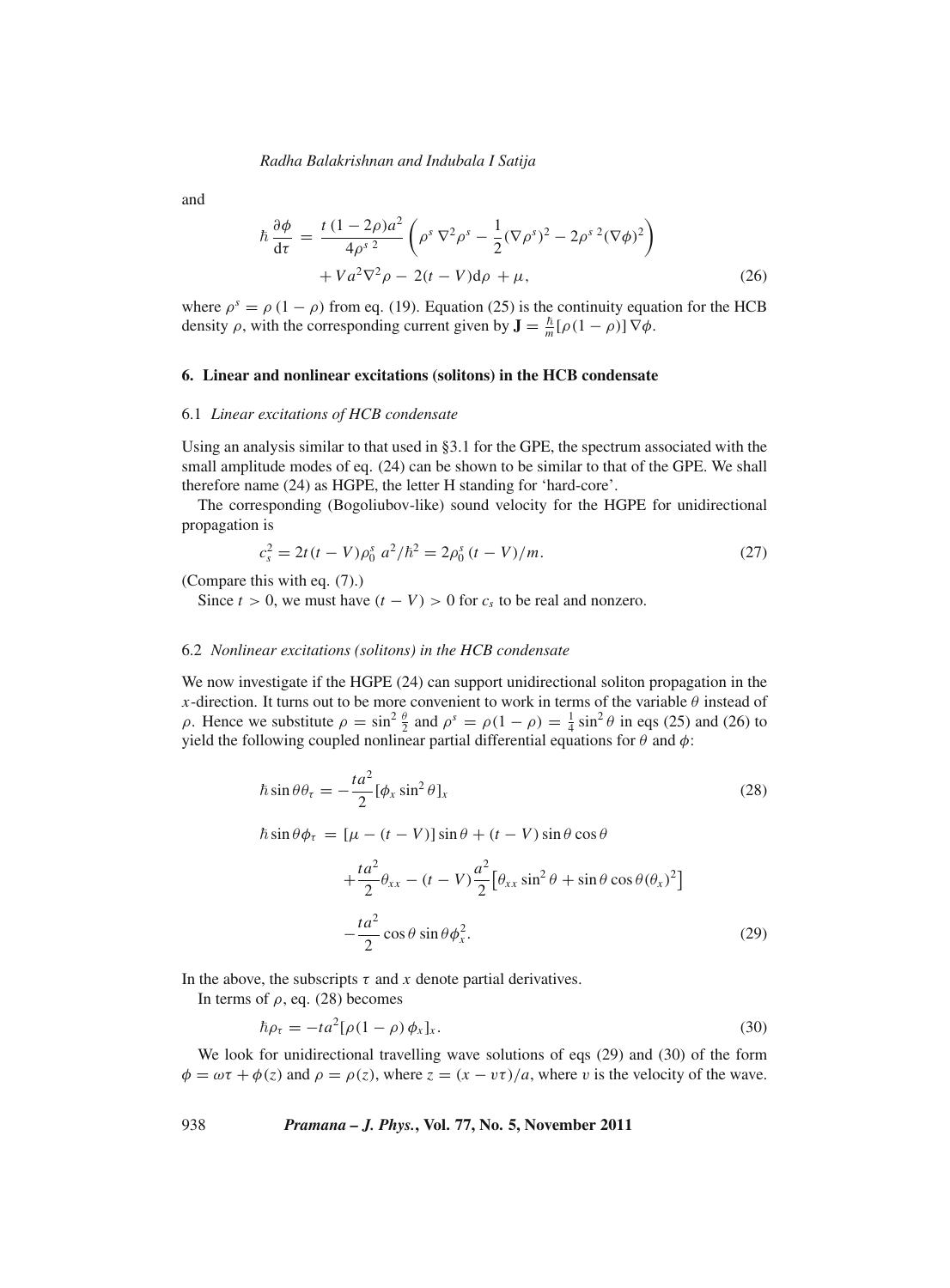With the boundary conditions  $\rho \to \rho_0$  and  $\phi_z \to 0$  as  $|z| \to \infty$ , eq. (30) can be integrated to give

$$
\phi_z = U(\rho - \rho_0)/\rho(1 - \rho) = 4U\left(\sin^2\frac{\theta}{2} - \rho_0\right)/\sin^2\theta,\tag{31}
$$

where  $U = \hbar v / at$ .

Using  $\phi_{\tau} = \omega - (v/a)\phi_{\tau}$  in eq. (29) and substituting for  $\phi_{\tau}$  from eq. (31), we find that multiplying both sides of the resulting equation by  $\theta_z$  enables us to integrate it, with an integration constant  $C_2$ . Writing this equation in terms of  $\rho$  yields the nonlinear differential equation

$$
\frac{1}{4}\rho_z^2\left[1 - 4E_2\rho(1-\rho)\right] = U^2\left[-\rho_0^2 + (2\rho_0 - 1)\rho^2\right] + \rho(1-\rho) \times \left[(E_1 - E_2) - C_2 - 2\rho(E_1 - E_2\rho)\right],
$$
\n(32)

where

$$
E_1 = (\mu - \hbar \omega)/t \tag{33}
$$

and

$$
E_2 = (t - V)/t. \tag{34}
$$

Since we are interested in soliton solutions of eq. (32) that are localized, we use boundary conditions  $\rho \to \rho_0$  and  $\rho_z \to 0$  as  $|z| \to \infty$ , to determine  $C_2$ :

$$
C_2 = -2\rho_0 U^2 + (E_1 - E_2) - 2\rho_0 (E_1 - E_2 \rho_0).
$$
\n(35)

Substituting for  $C_2$  from eq. (35) in eq. (32), we look for solutions of the form  $\rho(z)$  =  $\rho_0 + f(z)$ , where  $f(z)$  denotes the density fluctuation above the background density  $\rho_0$ . This leads to the nonlinear differential equation

$$
\frac{1}{4} \left( \frac{\mathrm{d}f}{\mathrm{d}z} \right)^2 \left[ 1 - 4E_2(\rho_0 + f)(1 - \rho_0 - f) \right] = K_1 f + K_2 f^2 + K_3 f^3 + K_4 f^4, \tag{36}
$$

where

$$
K_1 = 2\rho_0 (1 - \rho_0) [2E_2 \rho_0 - E_1];
$$
  
\n
$$
K_2 = [2E_1 (2\rho_0 - 1) + 2E_2 \rho_0 (3 - 5\rho_0) - U^2];
$$
  
\n
$$
K_3 = 2E_1 + 2E_2 (1 - 4\rho_0);
$$
  
\n
$$
K_4 = -2E_2.
$$
  
\n(37)

Note that there is no constant term on the right-hand side of eq. (36), consistent with the boundary condition  $f(z) \to 0$  and  $df/dz \to 0$  as  $|z| \to \infty$ , that corresponds to the boundary condition on  $\rho(z)$  that was used earlier to find  $C_2$ .

It is difficult to find an exact analytical solution for the nonlinear differential equation (36). However, we note that it is a good approximation to neglect [19] the nonlinear terms involving  $f(\frac{df}{dz})^2$  and  $f^2(\frac{df}{dz})^2$  compared to the other terms in the differential equation. Then, for  $K_1 = 0$ , localized soliton solutions arise, as we shall show. Now, the condition  $K_1 = 0$  implies

$$
E_1 = 2E_2 \rho_0. \tag{38}
$$

*Pramana – J. Phys.***, Vol. 77, No. 5, November 2011** 939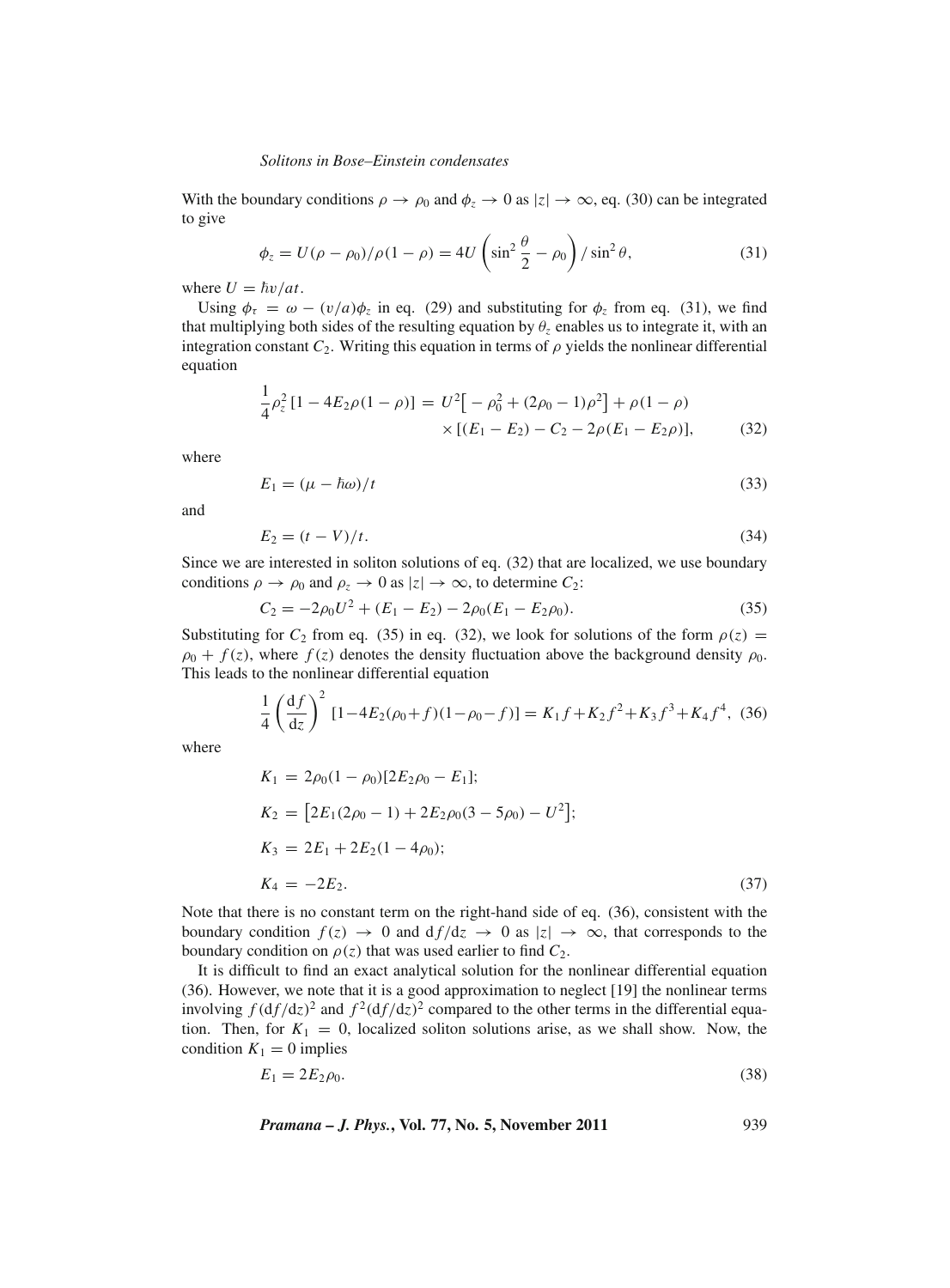On substituting eqs (33) and (34) in the above, we see that

$$
\omega = (\mu - 2(t - V)\rho_0)/\hbar.
$$
\n(39)

Thus the physical significance of  $K_1 = 0$  is that it determines  $\omega$ , the angular velocity of the phase  $\phi$ , in terms of the physical parameters of the system.

For  $K_1 = 0$ , eq. (36) becomes

$$
\frac{1}{4} \left( \frac{\mathrm{d}f}{\mathrm{d}z} \right)^2 \left[ 1 - 4E_2 \rho_0^s \right] = K_2 f^2 + K_3 f^3 + K_4 f^4,\tag{40}
$$

where  $\rho_0^s$  is the background condensate density given by

$$
\rho_0^s = \rho_0 (1 - \rho_0). \tag{41}
$$

On using eq. (38), the expressions in (37) become

$$
K_2 = (\hbar/ta)^2 (c_s^2 - v^2);
$$
  
\n
$$
K_3 = (\hbar/ta)^2 c_s^2 (1 - 2\rho_0) / \rho_0^s;
$$
  
\n
$$
K_4 = -(\hbar/ta)^2 c_s^2 / \rho_0^s.
$$
\n(42)

In the above,  $c_s$  is the velocity of sound in the HCB condensate (see eq. (27) in  $\S(6.1)$ ).

$$
c_s^2 = \frac{2t(t-V)}{\hbar^2} \rho_0^s a^2.
$$
\n(43)

In (45), the expression  $(ta/\hbar)$  with dimensions of velocity appears in all the  $K_i s$ ,  $i =$ 2, 3, 4. It therefore becomes convenient to define a dimensionless sound velocity  $\bar{c}_s$  as

$$
\bar{c}_s = c_s / (t a / \hbar) = \sqrt{2 \rho_0^s (t - V) / t}.
$$
\n(44)

Using this, eq. (45) becomes

$$
K_2 = \bar{c}_s^2 \gamma^2; \quad K_3 = \bar{c}_s^2 (1 - 2\rho_0) / \rho_0^s; \quad K_4 = -\bar{c}_s^2 / \rho_0^s,
$$
 (45)

where

$$
\gamma^2 = \left[1 - \frac{v^2}{c_s^2}\right]^2 = [1 - \bar{v}^2]^2,\tag{46}
$$

with  $\bar{v} = v/c_s$ .

Further, on using eqs (34) and (44), we see that in eq. (40),  $(1 - 4E_2 \rho_0^s) = (1 - 2\bar{c}_s^2)$ . Defining  $\bar{z} = 2z/\sqrt{(1 - 2\bar{c}_s^2)}$ , eq. (40) becomes

$$
\frac{\mathrm{d}f}{\mathrm{d}\bar{z}} = \pm \ f(K_2 + K_3 f + K_4 f^2)^{1/2}.\tag{47}
$$

Equation (47) has two possible soliton solutions [19]

$$
f^{\pm}(z) = \frac{2K_2}{\pm\sqrt{K_3^2 - 4K_2K_4} \cosh 2\sqrt{K_2}\bar{z} - K_3}.
$$
 (48)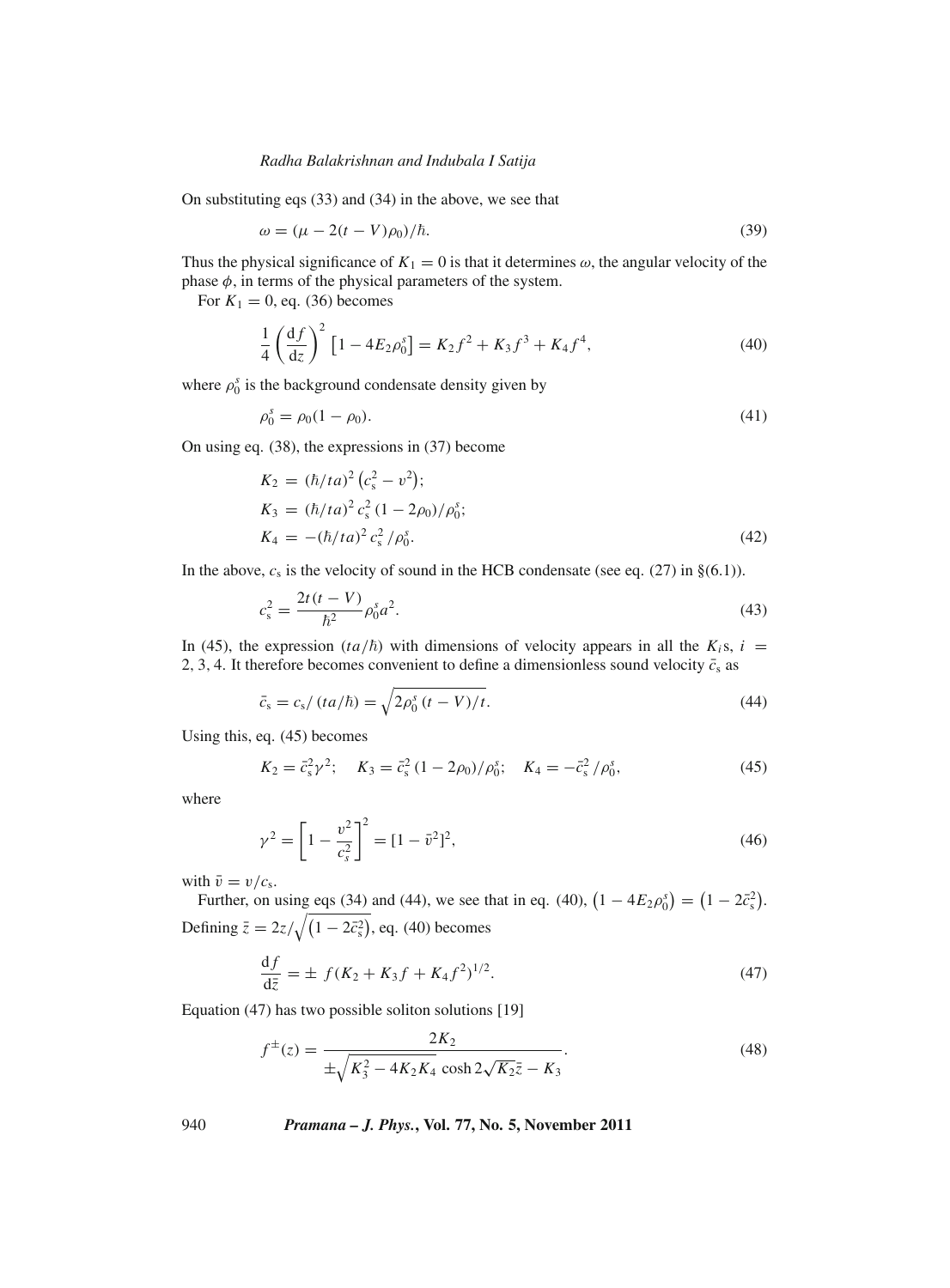



**Figure 1.** Comparison of numerical (solid line: black) and analytical (dashed line: red) solitary wave solutions, for  $\rho_0 = 0.5$ . The upper and lower panels correspond to  $\bar{v} = 0$ ,  $\gamma = 1$  and  $\bar{v} = 0.87$ ,  $\gamma = 0.5$ , respectively. The plots with crosses (blue) show the corresponding condensate density  $\rho^s$ .

Substituting for  $\bar{z}$  and  $K_2$  (from (45)), the (dimensionless) width of the soliton  $\Gamma$  is found to be

$$
\Gamma = \frac{\sqrt{1 - 2\bar{c}_s^2}}{4\bar{c}_s \gamma} = \frac{1}{2\gamma} \sqrt{\frac{\frac{1}{4}(1 - 2\rho_0)^2 + \frac{V}{t}\rho_0(1 - \rho_0)}{2\left(1 - \frac{V}{t}\right)\rho_0(1 - \rho_0)}}.
$$
(49)

Next, substituting the expressions for  $K_i$ ,  $i = 2, 3, 4$  from (45), the soliton solutions  $f^{\pm}$  in (48) can be written in terms of dimensionless quantities as

$$
f^{\pm}(z,\rho_0) = \frac{2\gamma^2 \rho_0^s}{\pm \sqrt{(1 - 2\rho_0)^2 + 4\gamma^2 \rho_0^s} \cosh(z/\Gamma) - (1 - 2\rho_0)}.
$$
(50)

It must be mentioned that for  $K_1 = 0$ , we have also numerically integrated the full equation (36), i.e., without neglecting any terms on the left-hand side, to find  $f(z)$ , and compared it with our approximate analytical solution (48). We find close agreement between the two, showing that the approximation used by us (see paragraph above (38)) is indeed good. An example given in figure 1 with  $\rho_0 = 1/2$  shows the case when the agreement is at its worst. Away from half-filling, we find that the numerical and analytical solutions are indistinguishable.

*Pramana – J. Phys.***, Vol. 77, No. 5, November 2011** 941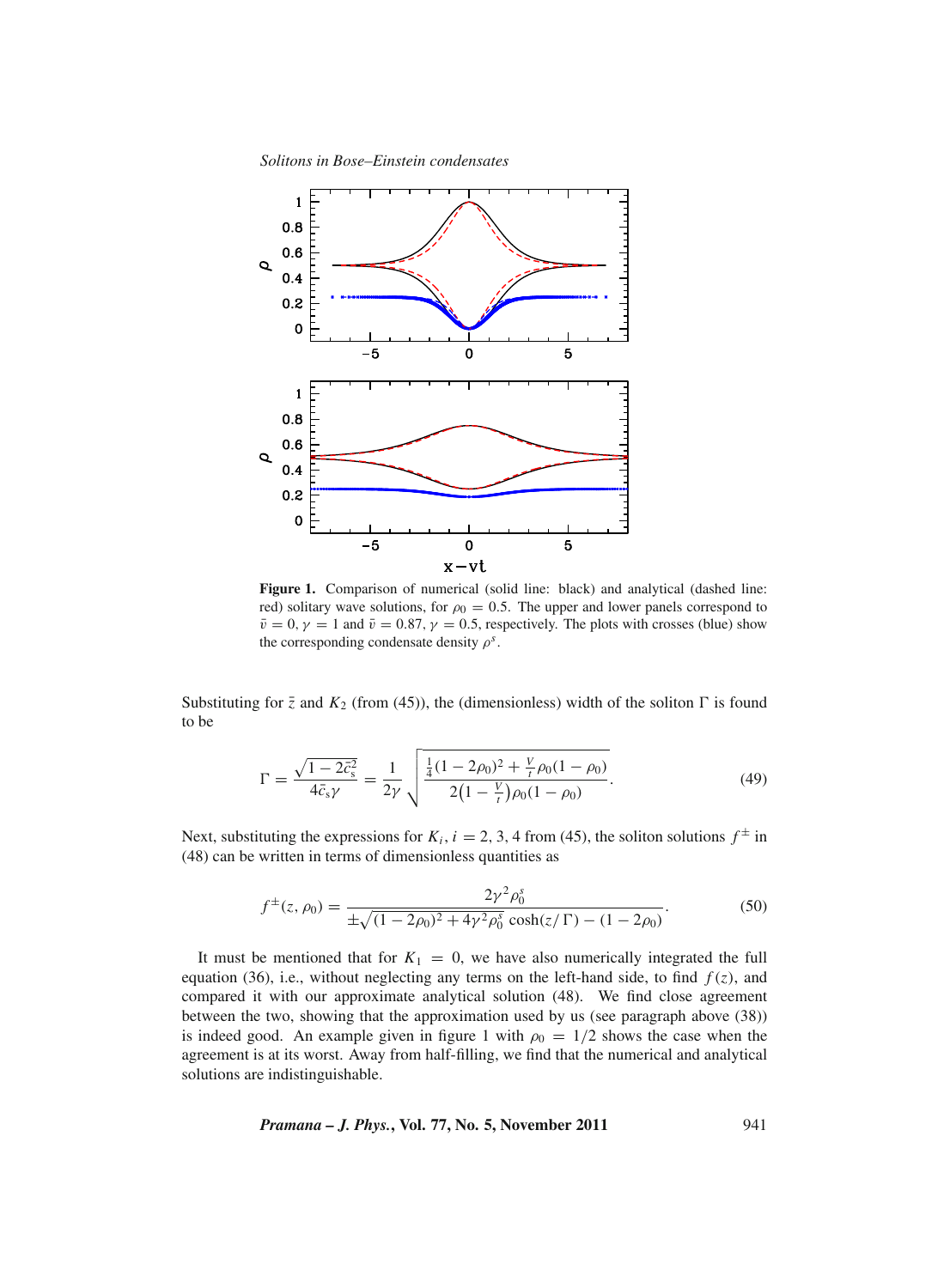### 6.3 *Particle–hole symmetry in the soliton solutions*

Using eq. (21), we see that

$$
(1 - 2\rho_0) = (\rho_0^h - \rho_0); \ \rho_0^s = \rho_0 \rho_0^h,
$$
\n(51)

where  $\rho_0^h$  is the hole density in the background of the condensate. Using (51), the soliton solutions (50) can be written in the form

$$
f^{\pm}(z) = \frac{2\gamma^2 \rho_0 \rho^h}{\pm \sqrt{(\rho_0^h - \rho_0)^2 + 4\gamma^2 \rho_0 \rho_0^h} \cosh(z/\Gamma) - (\rho_0^h - \rho_0)},
$$
(52)

where

$$
\Gamma = \frac{1}{2\gamma} \sqrt{\frac{\frac{1}{4}(\rho_0^h - \rho_0)^2 + \frac{V}{t}\rho_0\rho_0^h}{2(1 - \frac{V}{t})\rho_0\rho_0^h}}.
$$
\n(53)

It is readily seen from eqs (52) and (53) that if  $f(z, \rho_0)$  is a solution,  $f(z, \rho_0^h)$  is also a solution, with the relationship  $f^{\pm}(z, \rho_0) = -f^{\mp}(z, \rho_0^h)$ , which shows a certain particle– hole symmetry.

# 6.4 *Phase jump of the soliton*

From eq. (31), we write

$$
\phi_z = (\hbar/ta)v f/(\rho_0 + f)(1 - \rho_0 - f). \tag{54}
$$

By substituting for the soliton solutions  $f = f^{\pm}$  from eq. (50) and integrating both sides of eq. (54), a short calculation yields the phase jump  $\Delta\phi$  as a function of  $\bar{v}$  and  $\rho_0$  as

$$
\Delta \phi_{\pm} = 2 \left( \sqrt{1 - 2c_s^2} \right) \cos^{-1} \frac{\bar{v}(1 - 2\rho_0)}{1 - 2\rho_0^s \bar{v}^2},\tag{55}
$$

where  $\bar{v} = v/c_s$ . Note that for small  $\rho_0^s$  (which implies values of  $\rho_0$  near 0 or 1), the phase jump of the HCB soliton given above has the same form as that of the GPE soliton given in eq. (10).

# **7.** Behaviour of the HCB solitons: Emergence of persistent solitons for  $\rho_0 \neq 1/2$

As pointed out in §6.1, the solutions (50) are valid provided  $(t - V) > 0$ . Note that for  $(t - V)$  < 0, the sound velocity  $c_s$  becomes imaginary. As seen from the solution  $f^{\pm}$  in eq. (50), the particle–hole imbalance  $(\rho_0^h - \rho_0) = (1 - 2\rho_0)$  in the background is a key factor in determining the characteristics of the solitons.

(i)  $\rho_0 = 1/2$ 

As seen from eq. (50) and also in figure 1, when the number of particles is equal to the number of holes, i.e.,  $\rho_0 = 1/2$  or half-filling case, the two solutions for the particle density  $\rho^{\pm}(z) = \rho_0 + f^{\pm}$  are antidark and dark solitons, respectively, which are mirror images of each other, as seen in figure 1. As already mentioned, antidark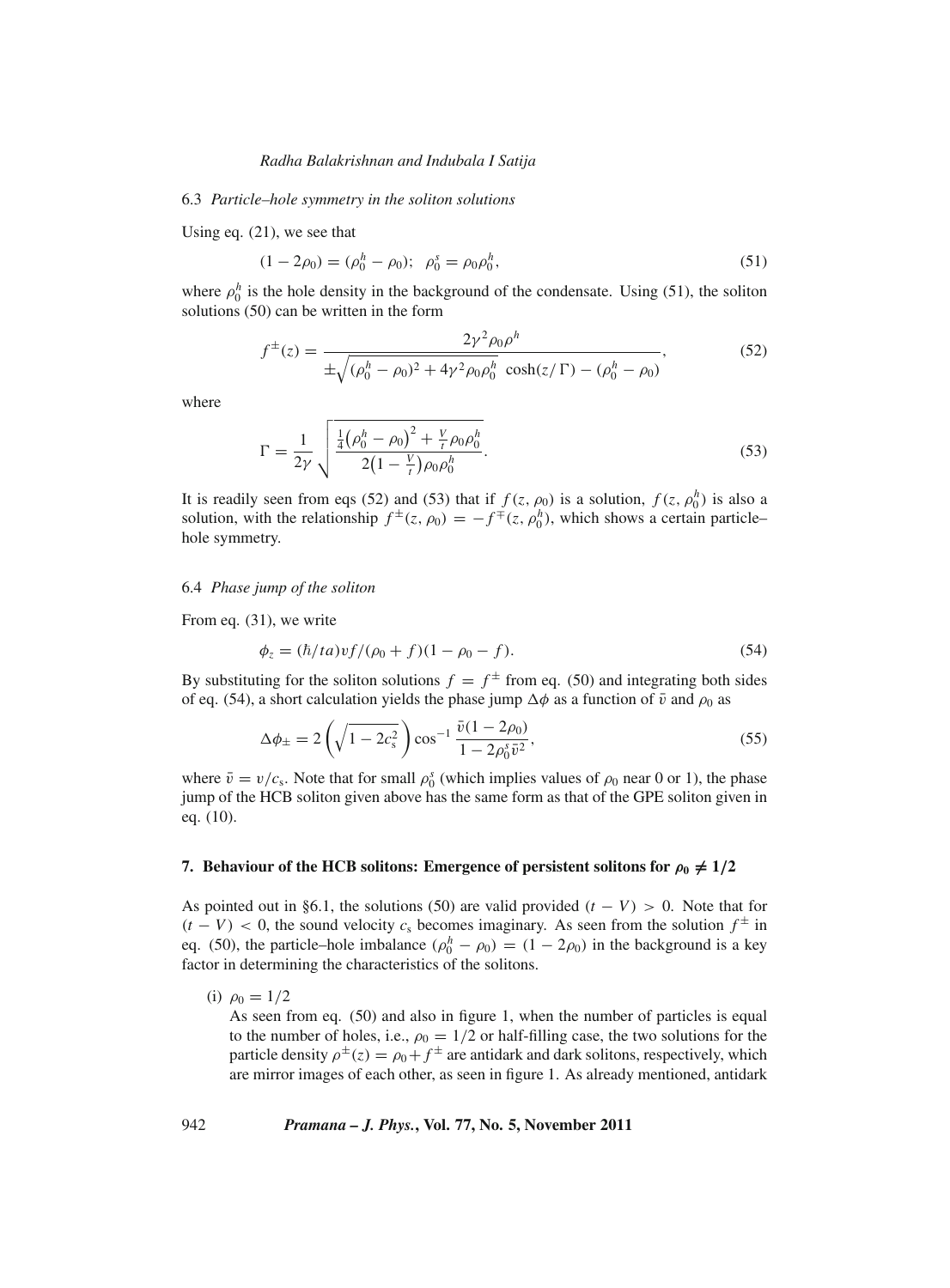solitons [11] are just bright solitons on a pedestal, corresponding to  $\rho_0 \neq 0$ . The corresponding condensate density profiles  $\rho^{s}(z)$  for the two solitons are identical at half-filling, resulting in a single soliton for the condensate. A short calculation shows that for  $\rho_0 = 1/2$ , the condensate density profile for the HCB soliton has the same functional form as that of the GPE dark soliton given in eq. (9). It flattens out at the sound velocity.

However for  $\rho_0 = 1/2$ , the phase jump of the HCB condensate is independent of v and is given by  $\Delta \phi^{\pm} = \sqrt{1 - 2\bar{c}_s^2} \pi$ , as seen from eq. (55). Thus at half-filling, the behaviour of the phase jump of the HCB soliton is different from that of the GPE dark soliton given in eq.  $(10)$ , which is dependent on  $v$  in general.

For  $\rho_0 \neq 1/2$ , the particle density solitons are not mirror images of each other, as seen in figure 2a. We consider their behaviour below.

#### (ii)  $0 < \rho_0 < 1/2$

When the number of particles differs from the number of holes, and  $0 < \rho_0 < 1/2$ , so that  $(1 - 2\rho_0) > 0$ , the condensate soliton corresponding to the solution  $f^-$  is gray even at  $v = 0$ . It grays further as v increases, and flattens out at the sound velocity. i.e., for  $v \rightarrow c_s$ ,

$$
\rho^{-} (0 < \rho_0 < 1/2) \rightarrow \rho_0. \tag{56}
$$

However, the condensate soliton corresponding to the solution  $f^+$  brightens the condensate profile, as shown in figure 2. As  $v$  increases, the spatial extent of the disturbance above the background increases, and the solitary wave  $\rho^{s}(z)$  becomes



**Figure 2.** Solitary wave for  $\rho_0 = 0.25$  for total particle density (a),(b) and condensate density (**c**),(**d**):  $\bar{v} = 0$  (**a**),(**c**) and  $\bar{v} = 1$  (**b**),(**d**). Solid (dotted) plots correspond to  $f^+$  $(f^-)$  solitons.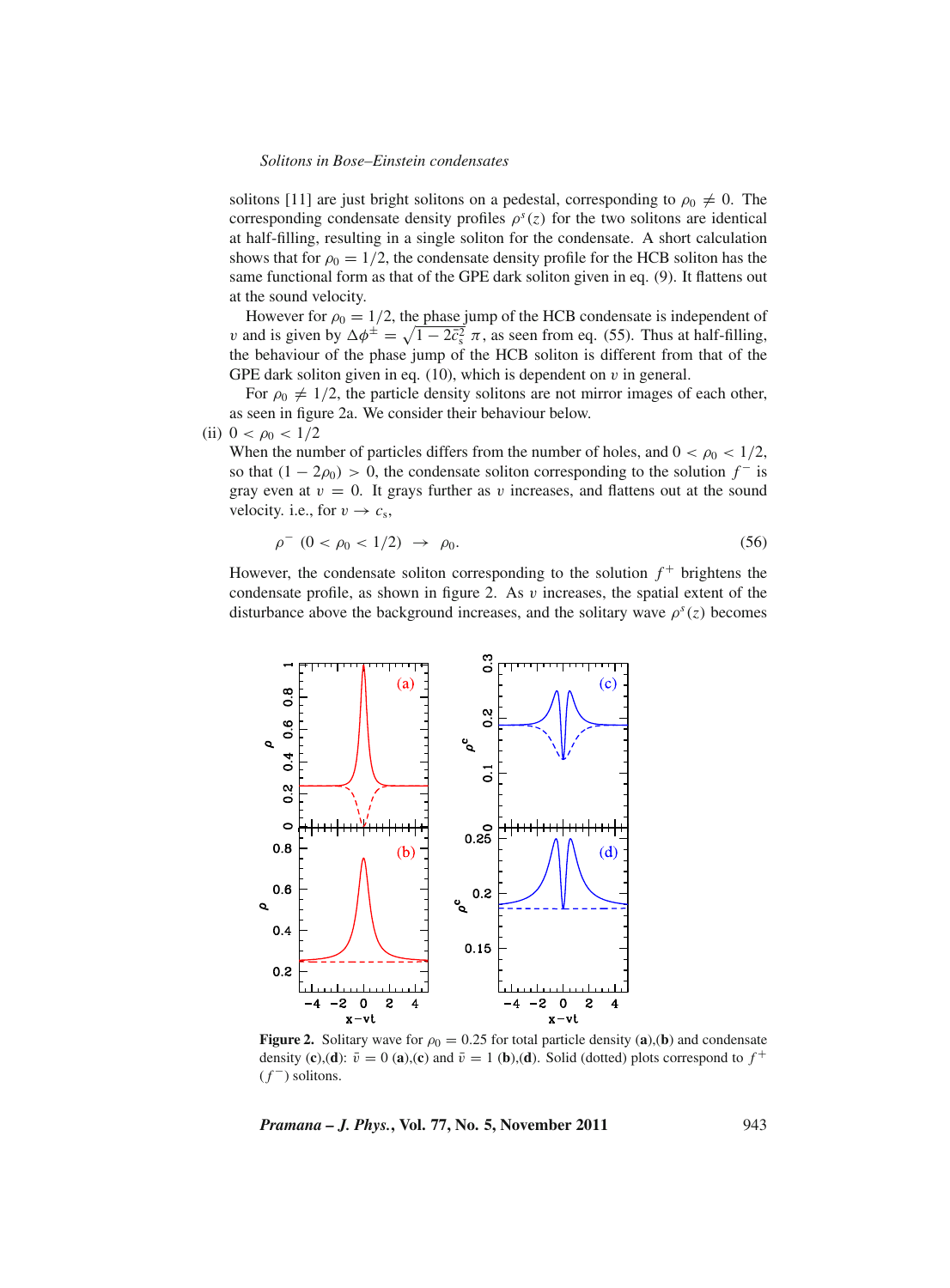completely bright at the speed of sound. More important, this bright soliton (on a pedestal) does not flatten out but persists even at the sound velocity. The survival or persistence of the soliton of this sector is evident from the limiting functional form of  $f^+$  as  $v \to c_s$ . We find that in this limit.

$$
\rho^+ (0 < \rho_0 < 1/2) \rightarrow \rho_0 + \frac{1 - 2\rho_0}{1 + (z^2/\alpha^2)},
$$
\n(57)

where

$$
\alpha^2 = \frac{(1 - 2\rho_0)^2}{\rho_0^s} \frac{\bar{c}_s^2}{1 - 2\bar{c}_s^2} = \frac{(1 - 2\rho_0)(1 - V/t)}{\left(\frac{1}{2} - \rho_0\right)^2 + (V/t)\rho_0(1 - \rho_0)}.
$$
(58)

(iii)  $1/2 < \rho_0 < 1$ 

Here, since  $(1 - 2\rho_0) < 0$ ,  $f^+$  and  $f^-$  exchange roles that they had for  $0 < \rho_0 <$ 1/2. Therefore, as seen from the discussion of that case, here it is the dark (or rather, gray) soliton that persists even at the velocity of sound.

$$
\rho^{-} (1/2 < \rho_0 < 1) \rightarrow \rho_0 - \frac{2\rho_0 - 1}{1 + (z^2/\alpha^2)}.
$$
\n(59)

This is to be contrasted with the GPE dark soliton which flattens out at that velocity. On the other hand, the antidark soliton flattens out as  $v \to c_s$ .

$$
\rho^+(1/2 < \rho_0 < 1) \to \rho_0. \tag{60}
$$

### *Phase jump of the persistent soliton*

The phase jump of the persistent solitons discussed in (ii) and (iii) can be calculated to yield

$$
\Delta \phi_P(v \to c_s) = 2\pi \sqrt{1 - 2\bar{c}_s^2} \tag{61}
$$

while

$$
\Delta \phi_P(v \to 0) = \pi \sqrt{1 - 2\bar{c}_s^2}.\tag{62}
$$

Before closing this section, we remark that even when  $\rho_0 \rightarrow 0$ , when the antidark solitons of the HCB become bright, their behaviour is quite distinct from the behaviour of the bright solitons of the attractive GPE discussed in §4.2. First, for the HCB case, both the amplitude and phase of the bright soliton travel with the same velocity, unlike the GPE bright soliton where they have different velocities. Secondly, there is no phase jump across the centre of the GPE bright soliton, contrary to the HCB case. Finally, for the attractive GPE soliton, there is no limiting velocity like the speed of sound, whereas in the HCB case, even the persistent soliton becomes a periodic wave form above the speed of sound, since  $\gamma$  becomes imaginary.

### **8. Energy–momentum dispersion relation of HCB solitons**

In this section, we compute the energy–momentum dispersion relation for the dark and antidark solitons of the HCB condensate. This is obtained by first integrating the equation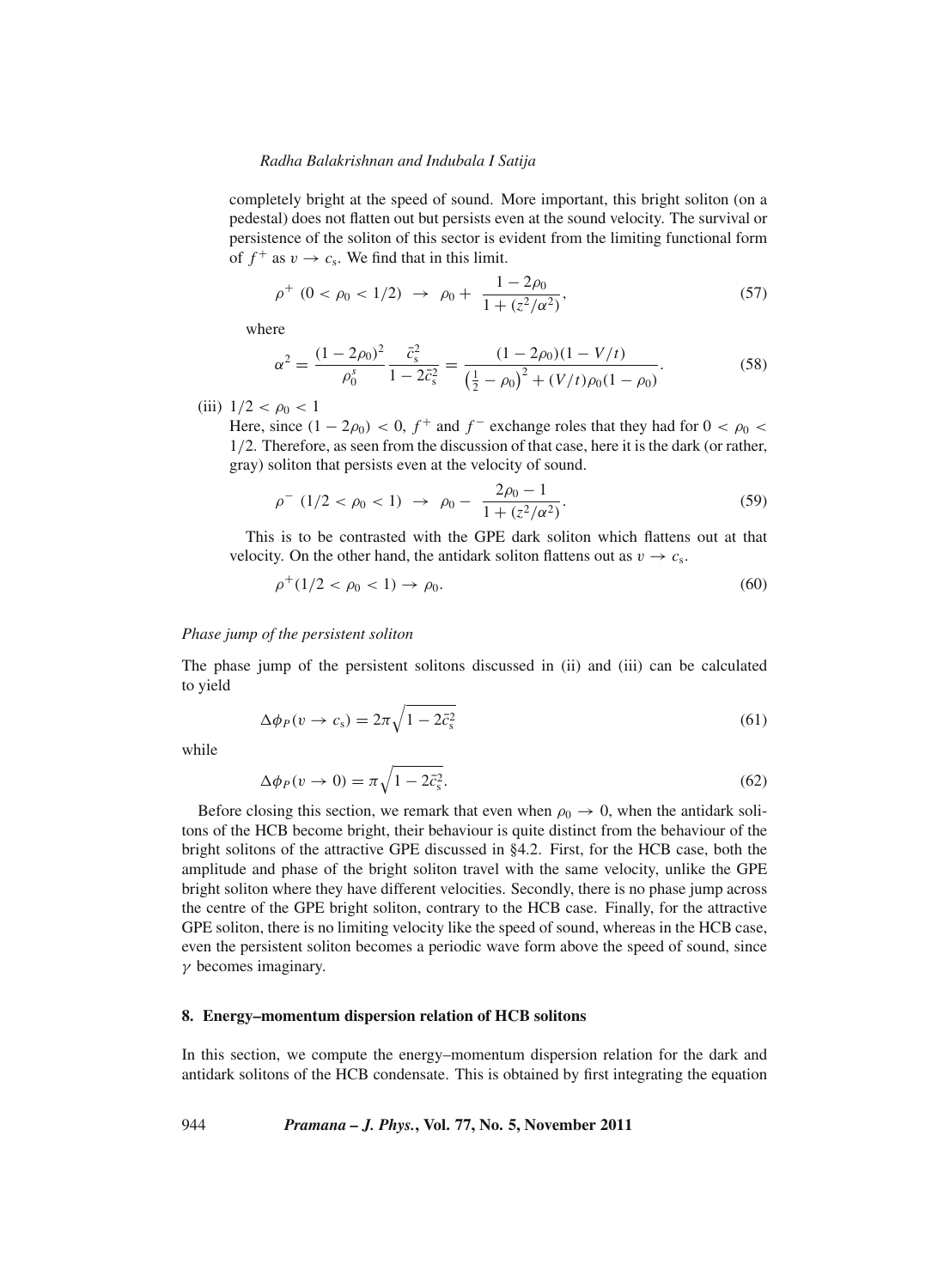*Solitons in Bose–Einstein condensates*



**Figure 3.** Energy vs canonical momentum for  $\rho_0 = 0.25$ . Curves (a) and (b) correspond to the persistent soliton and the gray soliton, respectively. Curve (c) gives the corresponding dispersion for the GPE soliton with  $\rho = \rho_0^s$ . The dashed tangents on the two curves demonstrate linear dispersion with identical slopes.

 $dE/dP_c = v$  [3] to obtain the canonical momentum  $P_c$ , where *E* is the energy, and then plotting *E* vs.  $P_c$ . As an example, we consider  $\rho_0 = 0.25$ . The three plots in figure 3 show the dispersion relations for the  $f^+$  and  $f^-$  solitons [20], and the corresponding GPE soliton. Each plot shows linear dispersion at one end of the spectrum (at the momentum corresponding to  $v = c_s$ ), and saturation at the other end (at the momentum corresponding to  $v = 0$ ). The gray soliton has a linear dispersion near  $E = 0$ ,  $P_c = 0$ , with the slope given by the speed of sound *c*s, and it saturates to zero slope near the maximum value of the momentum. (The GPE soliton, with  $\rho = \rho_0^s$ , has a similar behaviour). The persistent soliton exhibits linear dispersion with the same slope  $c_s$  near the maximum value of the momentum. Comparing this with the exact bosonic low-lying excitation spectrum for the HCB gas in one-dimension discussed by Lieb [13], we note that both soliton branches with bounded momentum intervals, mimic the main characteristics of his type-II excitation spectrum, being linear at one end and saturating at the other.

# **9. Summary**

Exploiting the fact that the Hamiltonian of a Bose–Hubbard lattice model with hard-core bosons and nearest-neighbour interactions maps to an anisotropic Heisenberg spin-1/2 Hamiltonian, we use spin-coherent states to describe the HCB condensate order parameter. We find that particles and holes play equal roles in the description of this condensate. Going over to a continuum description, we derive the nonlinear partial differential equation satisfied by the complex order parameter for the HCB condensate. Looking for unidirectional travelling wave solutions for density  $\rho$ , we find two types of solitons, the dark and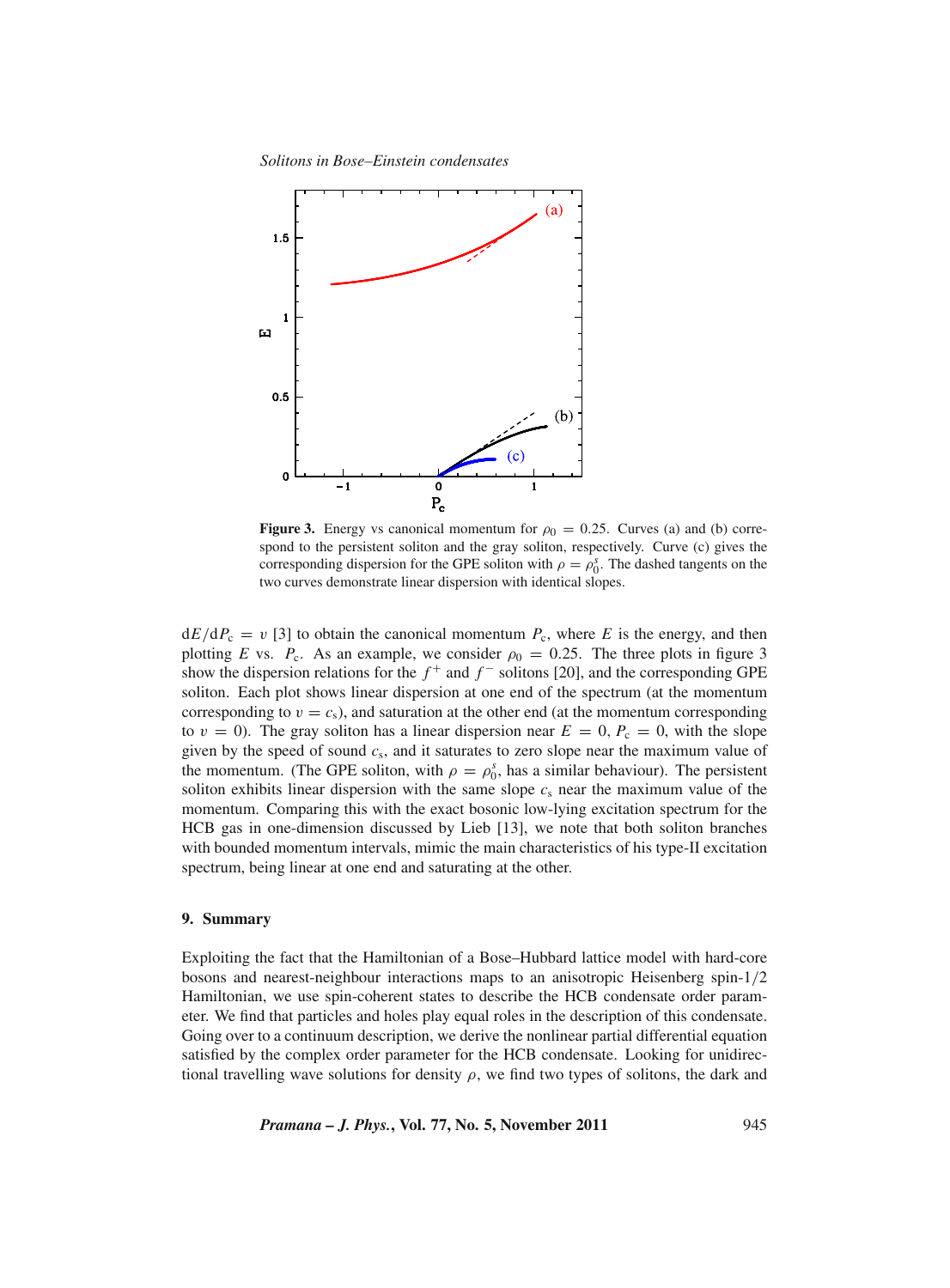the antidark solitons, for the same background density  $\rho_0$ . Since the dark soliton is a wave that represents the absence of particles, while the antidark soliton is a wave that carries particles, the existence of these two solitons can be attributed to the presence of two distinct types of carriers, namely, particles and holes, in the HCB model.

For the half-filling case  $\rho_0 = 1/2$ , both the dark and antidark solitons for the density lead to the same dark soliton for the condensate density, which flattens out when its velocity approaches the sound velocity, like the GPE soliton. But its phase behaviour is different from that of the GPE soliton.

More interestingly, for  $\rho_0 < 1/2$ , the antidark soliton persists even at the speed of sound, while the dark soliton flattens out at that speed, like the GPE dark soliton. This brightening and persistence of a soliton in the condensate density are novel features, since repulsive bosons are expected to support only a dark soliton. In contrast, for  $\rho_0 > 1/2$ , the antidark soliton flattens out at the speed of sound, while the dark soliton persists even at that speed. This dark soliton which has a nonvanishing amplitude all the way up to the speed of sound is yet another novel feature of the HCB system, since all previously known solitons die down at sonic speeds. Our persistent soliton has also been named 'immortal soliton' and 'everlasting quantum wave' [21].

Our analytic solution (50) is useful in giving the functional forms of the initial profiles at  $t = 0$  that can be used for numerical computations on the lattice. We hope our results on persistent solitons in the HCB condensate will provide a motivation for the experimental generation of these nonlinear excitations using phase engineering methods [5].

Finally, we remark that although we have used the term 'soliton' for our dark and antidark solutions  $f^{\pm}$ , they have been obtained only as solitary wave solutions. But the similarity found in §8 between the energy–momentum dispersion for the solitary wave solutions of the order parameter, which is the coherent state expectation value of the HCB annihilation operator, and Lieb's exact quantum excitation spectrum for the HCB system, suggests that our unidirectional solitary waves are perhaps strict solitons. In other words, since the one-dimensional quantum HCB system is exactly solvable, the associated onedimensional classical HGPE (24) satisfied by its order parameter may also be a completely integrable equation. If so, it will possess a Lax pair, an infinite number of conserved quantities, multisoliton solutions, etc. [1]. In fact, detailed numerical studies [22] have recently confirmed that the dark and antidark solitary waves that we have found for the HCB condensate are indeed solitons, as they remain intact under collision.

#### **Acknowledgements**

RB thanks the Department of Science and Technology, India, for financial support.

# **References**

- [1] M J Ablowitz and H Segur, *Solitons and the in*v*erse scattering transform* (SIAM, Philadelphia, 1981)
- [2] T Dauxois and M Peyard, *Physics of solitons* (Cambridge University Press, Cambridge, 2006)
- [3] See, for instance, L Pitaevskii and S Stringari, *Bose–Einstein condensation* (Oxford University Press, Oxford, 2003), and references therein
- [4] S Burger *et al*, *Phys. Re*v*. Lett*. **83**, 5198 (1999)